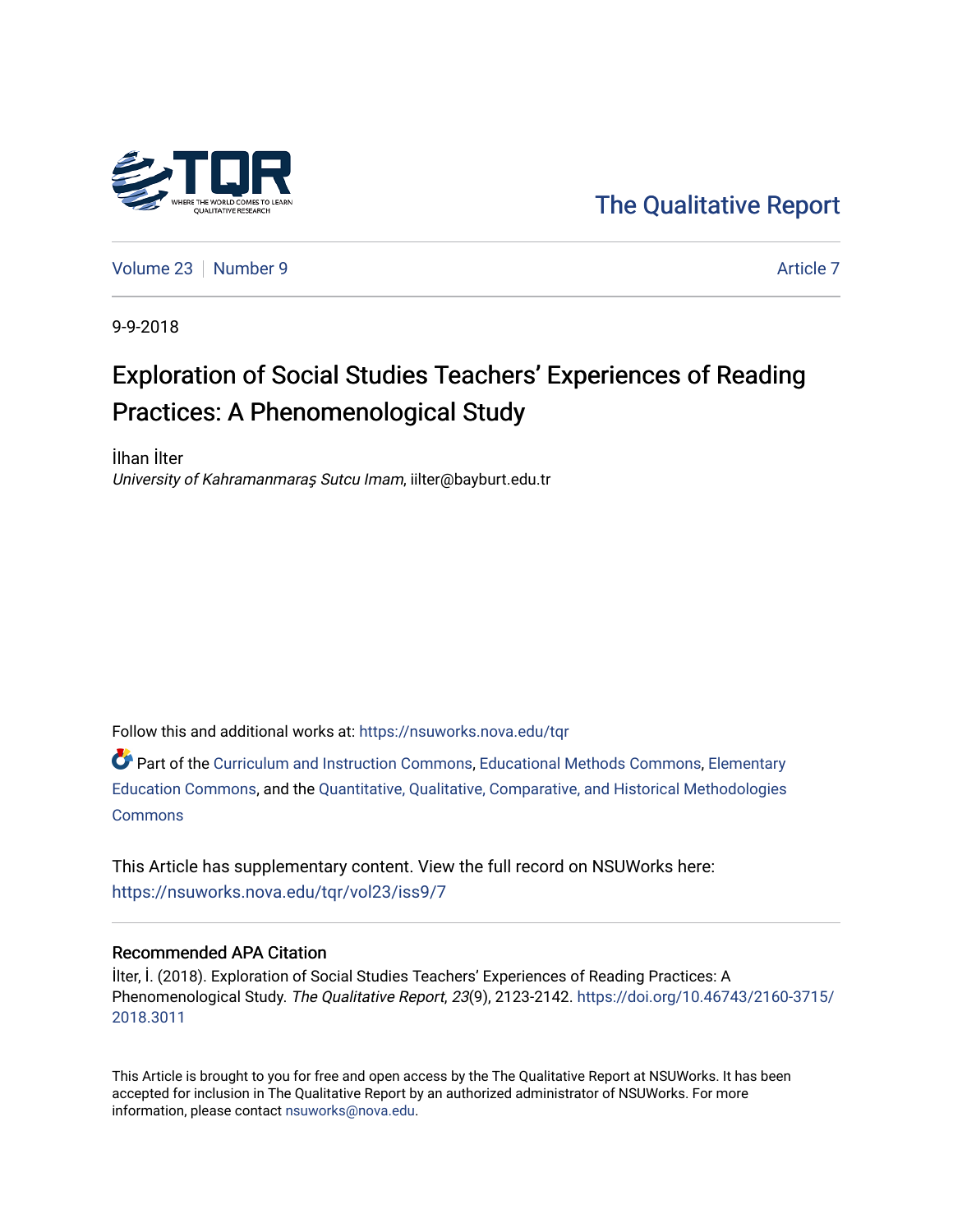# **Qualitative Research Graduate Certificate** Indulge in Culture Exclusively Online . 18 Credits **LEARN MORE**



# Abstract

In this phenomenological study, I aimed to describe the perceptions of social studies teachers' lived experiences about their reading practices that may have influence on the development of students' reading comprehension. Data were collected from interviews and handwritten interview notes were analyzed by using qualitative data analysis. Sixteen middle school social studies teachers were recruited in different schools in a city in Turkey for this study. Three themes emerged from the data analysis in the study: reading comprehension skills and strategies, teaching practices and instructional practices. The results of this study yielded two findings: first, the majority of the teachers did not benefit from best practices, reflecting the highly interactive nature of the reading comprehension process; instead they often used the reading tasks or practices in traditional sense in-class. In addition, these teachers found feelings of inadequacy in terms of providing students with instruction in reading comprehension strategies due to their lack of training of content area reading instruction. Second, a few teachers believed that providing instructional scaffolding to support the development of students' reading comprehension was of primary importance in terms of building understandings and skills for social studies reading achievement.

# Keywords

Social Studies, Reading Comprehension, Reading Practices, Educational Research, Qualitative Research, Phenomenology

# Creative Commons License



This work is licensed under a [Creative Commons Attribution-Noncommercial-Share Alike 4.0 International](https://creativecommons.org/licenses/by-nc-sa/4.0/)  [License](https://creativecommons.org/licenses/by-nc-sa/4.0/).

#### Acknowledgements

This paper was presented as an oral presentation in the International Symposium on Social Studies Education VI (May 04-06, 2017) in Eskisehir, TURKEY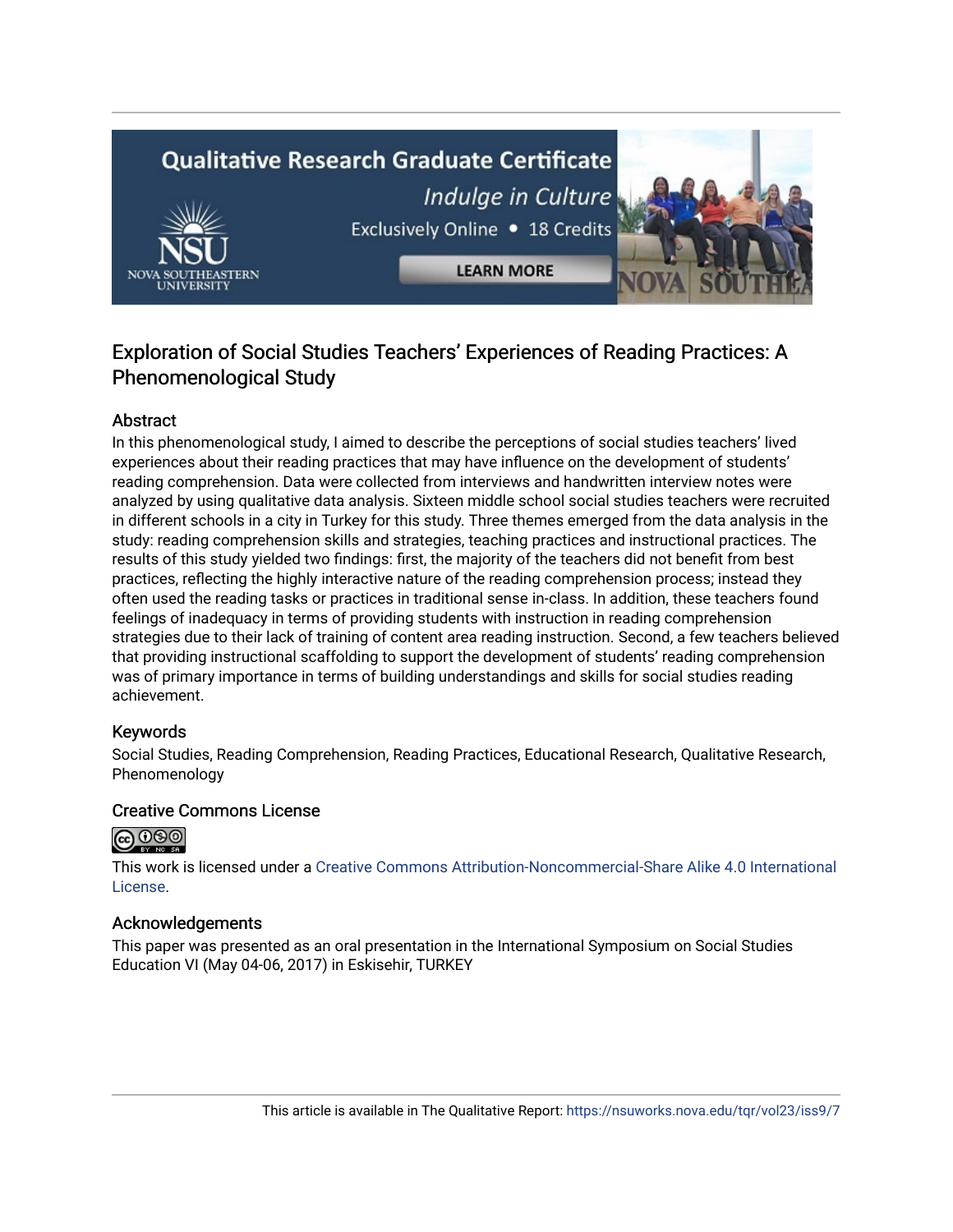

# **Exploration of Social Studies Teachers' Experiences of Reading Practices: A Phenomenological Study**

İlhan İlter

The University of Kahramanmaraş Sutcu Imam, Kahramanmaras, Turkey

*In this phenomenological study, I aimed to describe the perceptions of social studies teachers' lived experiences about their reading practices that may have influence on the development of students' reading comprehension. Data were collected from interviews and handwritten interview notes were analyzed by using qualitative data analysis. Sixteen middle school social studies teachers were recruited in different schools in a city in Turkey for this study. Three themes emerged from the data analysis in the study: reading comprehension skills and strategies, teaching practices and instructional practices. The results of this study yielded two findings: first, the majority of the teachers did not benefit from best practices, reflecting the highly interactive nature of the reading comprehension process; instead they often used the reading tasks or practices in traditional sense in-class. In addition, these teachers found feelings of inadequacy in terms of providing students with instruction in reading comprehension strategies due to their lack of training of content area reading instruction. Second, a few teachers believed that providing instructional scaffolding to support the development of students' reading comprehension was of primary importance in terms of building understandings and skills for social studies reading achievement. Keywords: Social Studies, Reading Comprehension, Reading Practices, Educational Research, Qualitative Research, Phenomenology*

# **Introduction**

Students are, in general, expected to read textbooks, answer questions about what they read, identify main ideas, synthesize their ideas, and summarize what they read to show their understanding of new topics. Such practices are often used more in various content area classes such as art, music, science, social studies. Considering the reading requirements and school curriculum in all content areas, reading comprehension is critical for the overall success of students in general education classrooms. Reading is a cognitive process of constructing of knowledge integration of building meanings (Ruddell & Unrau, 1994). Reading comprehension is a much more complex task, requiring purposeful interaction between reader and the text material to construct meanings from context while intentionally thinking about what is being read (Beck, McKeown, & Kucan, 2002; Harris & Hodges, 1995; Yıldız & Akyol, 2011). Research has indicated that learning and comprehension are active processes by which students construct new meanings from the context they read by interacting with the text, using prior knowledge and experience to make logical and sensible connections with new information, generating questions, and making sense of what they read (Doty, Barton, & Cameron, 2010).

Reading comprehension skills and strategies allow individuals to develop different perspectives and help them make sense of real life. Reading comprehension is also a conscious cognitive activity that requires sufficient use of language appropriate for the level of vocabulary, word recognition, and use of metacognitive processes that lead to comprehension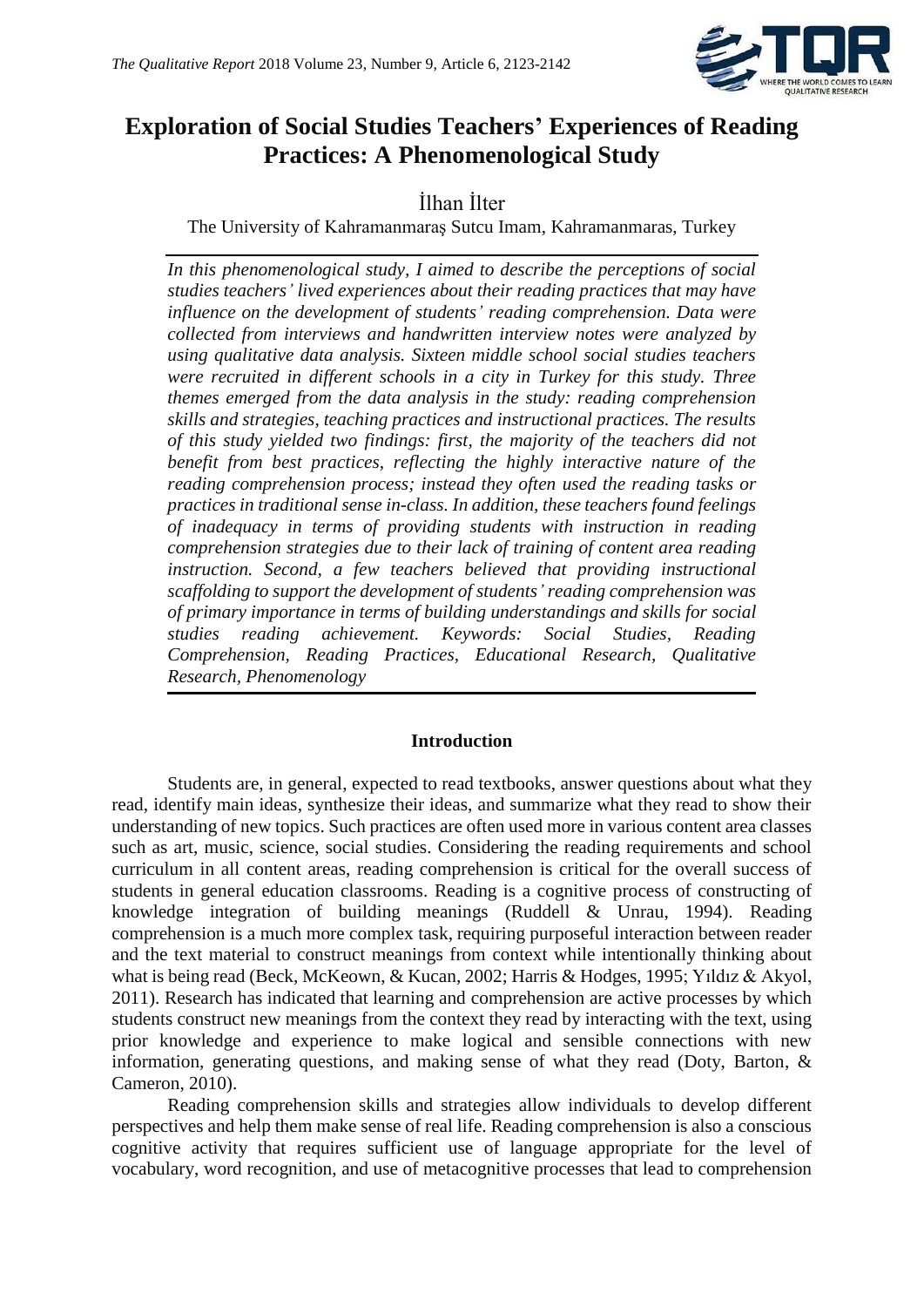for generative learning (Burke, 2012; Güneş, 2009). According to Stevens, Slavin, and Farnish (1991), the main purpose of reading instruction is to help students understand what they have read and use what they learn in their communication tasks in their daily lives and in the majority of their future academic tasks. However, the main goal of the education system is to develop effective citizens who understand what they read, who are able to determine the reality of knowledge, who can express their feelings and thoughts, who discover their learning strategies, and who can apply what they learn to life outside the classroom.

In the USA National Reading Panel (NRP, 2000), it was reported that students at all grade levels have to build new meanings from text sources encountered in the entire curriculum, to improve their reading skills and comprehension strategies. Furthermore, NRP (2000) and the US National Research Council (1999) identified five elements of effective reading comprehension instruction. These elements are listed by the US Department of Education (2002) as: (a) phonemic awareness; (b) phonics; (c) vocabulary development; (d) reading fluency and oral reading skills and (e) reading comprehension strategies. These components of effective reading intervention are considered essential for the students' reading development and elements of literacy instruction in content areas classes (Hassett, 2008). Review of previous literature has indicated that all teachers are expected to integrate their content area instruction with effective reading comprehension skills intervention so that all students, including students who require additional support, are able to understand and learn new content (Lee et al., 2006).

#### **Reading for Content Understanding in Social Studies**

As mentioned before, the aim of reading comprehension instruction is to prepare students to be good readers in terms of being able to read, to construct meanings from context or in relation to a text, and to facilitate the learning of powerful ideas. This is because the goal of teaching vocabulary skills and reading comprehension strategies is so crucial to add to students' existing conceptual knowledge and to improve their reading skills and understanding of what they read (Lapp, Flood, & Farnan, 2005; Rupley, Nichols, Mraz, & Blair, 2012), it is a common expectation with regard to all teachers that their students, regardless of their ability, will be able to read content area texts and build upon existing background knowledge, which may assist in improving student understand of new content (Billmeyer & Barton, 1998; Dieker & Little, 2005; Fisher & Frey, 2010; Vacca, Vacca, & Mraz, 2011). Accordingly, a logical place to teach special reading and thinking skills that model learning is in content area classes, such as social studies, where students can learn how to be independent social science learners as they acquire content knowledge and process knowledge (Hedrick, Harmon, & Linerode, 2004).

One of the primary responsibilities of social studies teachers is to help students learn how to use reading comprehension skills successfully as a tool to gain needed information and strategies in content textbooks. The ultimate goal of reading comprehension skills instruction is vital to inspired teaching of social studies. Reading comprehension in today's schools, therefore, remains undoubtedly the most important and, in the long run, the most crucial factor impacting students' overall success in learning social studies content (Parker, 2012, p. 366).

Existing literature has showed that reading comprehension skills instruction is needed to make sense of social studies materials because reading in social studies is different from reading in other content areas (Baer & Nourie, 1993; Hennings, 1993; Massey & Heafner, 2004). Social studies reading requires students' higher level of understanding of main ideas, relationships, and important information through a judicious use of reading and learning strategies than do other content areas (Lapp et al., 2005; Yazıcı, 2006). This is because it embraces diverse materials such as historical fictions, maps, charts, and literature sources (e.g.,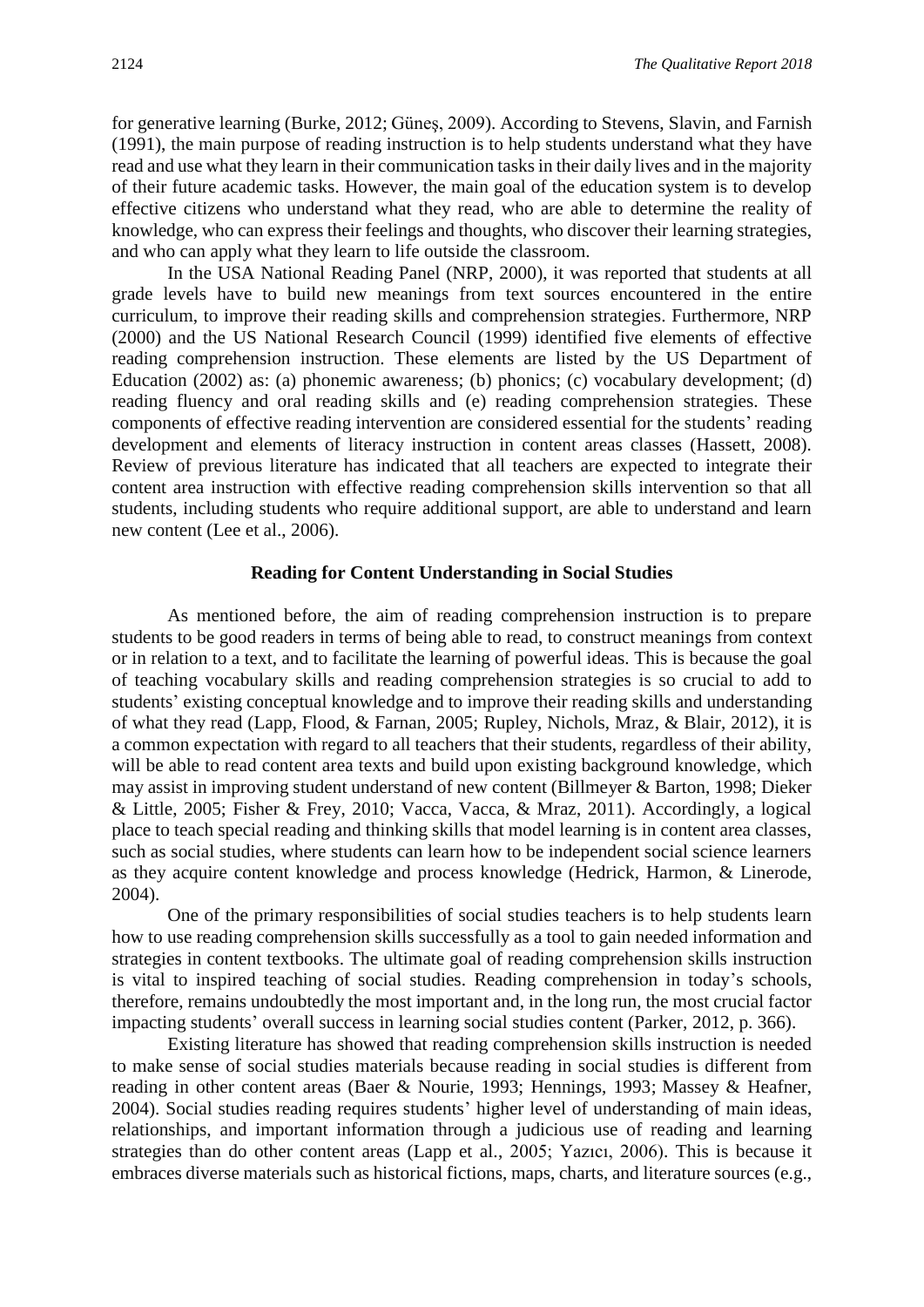stories, legends, and poems), as well as primary sources. Social studies reading also involves a more in-depth comprehension of complex economic and political relationships, historical interpretations, geographic relationships within places, human interaction with the environment, other cause-effect relationships, and cultural perspectives similar to those found in the discipline of anthropology (Myers & Savage, 2005; Ogle, Klemp, & McBride, 2007; Parker, 2012). All of these content types require students to use, in authentic ways, a number of complex reading comprehension skills and strategies such as understanding causal relationships, connecting reasons and results with solutions, comparing conflicting points of view, and drawing a lesson from a conflict (Lapp et al., 2005).

In social studies classes, students are expected to use high level comprehension strategies and thinking skills in order to develop a historical understanding, to think critically, to employ causal reasoning, or to follow a chain of complex current events, geographical facts and historical issues (Beck, Buehl & Barber, 2015; Graves & Avery, 1997; Parker, 2012). All of these suggest that social studies is a content area that is closely related to comprehension instruction and literacy instruction. Colombo and Fontaine (2009) noted that social studies offers thought provoking and language rich content that has a potential to promote literacy development of students. For this reason, the nature of social studies requires that attention be paid to the teaching of specific reading skills and that metacognitive reading comprehension strategies that lead to better reading ability are emphasized (Massey & Heafner, 2004).

Social studies by its very nature is integrated with many of the disciplines of social sciences such as literature, geography, citizenship, sociology, history, and others, but students encounter many comprehension difficulties in social studies content which require a knowledge of reading comprehension and vocabulary skills to navigate. Social studies requires students to quickly grasp and comprehend more of the content by using a high level of critical thinking skills and incorporating newly presented concepts and vocabulary terms (Gilford, 2016). Considering this requirement, social studies teachers have a crucial responsibility to equip students with those skills and literacy practices which are necessary in the understanding of social studies materials (Martin, 1972; Massey & Heafner, 2004).

Social studies teachers often make use of primary sources and supplementary materials. This is a considerable amount of text for students to negotiate, and those who teach social studies to students or who serve as reading comprehension coaches to social studies teachers should familiarize themselves with the effective literacy strategies students need to use to understand such texts (Lewis, 2009). Martin (1972) noted that if students are to be prepared to function as active citizens, some effort should be made to effectively teach social studies reading comprehension strategies and study skills. Social studies teachers should help their students to acquire effective strategies to increase their understanding of texts in all learning situations (Fagella-Luby, Schumaker, & Deshler, 2007). However, content area teachers generally expect their students to acquire effective reading comprehension skills beforehand and use them effectively in their classrooms rather than explicitly teaching students how to use these skills (Dieker & Little, 2005; Guillaume, 1998). But content area teachers must use their resourcefulness in helping students acquire reading comprehension strategies that are necessary for successful achievement of social studies learning (Martin, 1972).

In this study, I aimed to explore the middle-school social studies teachers' lived experiences of using reading practices that may influence the development of their students' reading comprehension. In accordance with this research purpose, I expected this study to identify the main categories that were related to teachers' experience with regard to their reading practices embedded in their content area instruction based on the extant literature on this topic. The term *reading practices* was used in this study to describe teachers' reading skills and comprehension strategies or using materials, teaching methods, or instructional activities in an effective manner and the activities that were chosen and implemented during the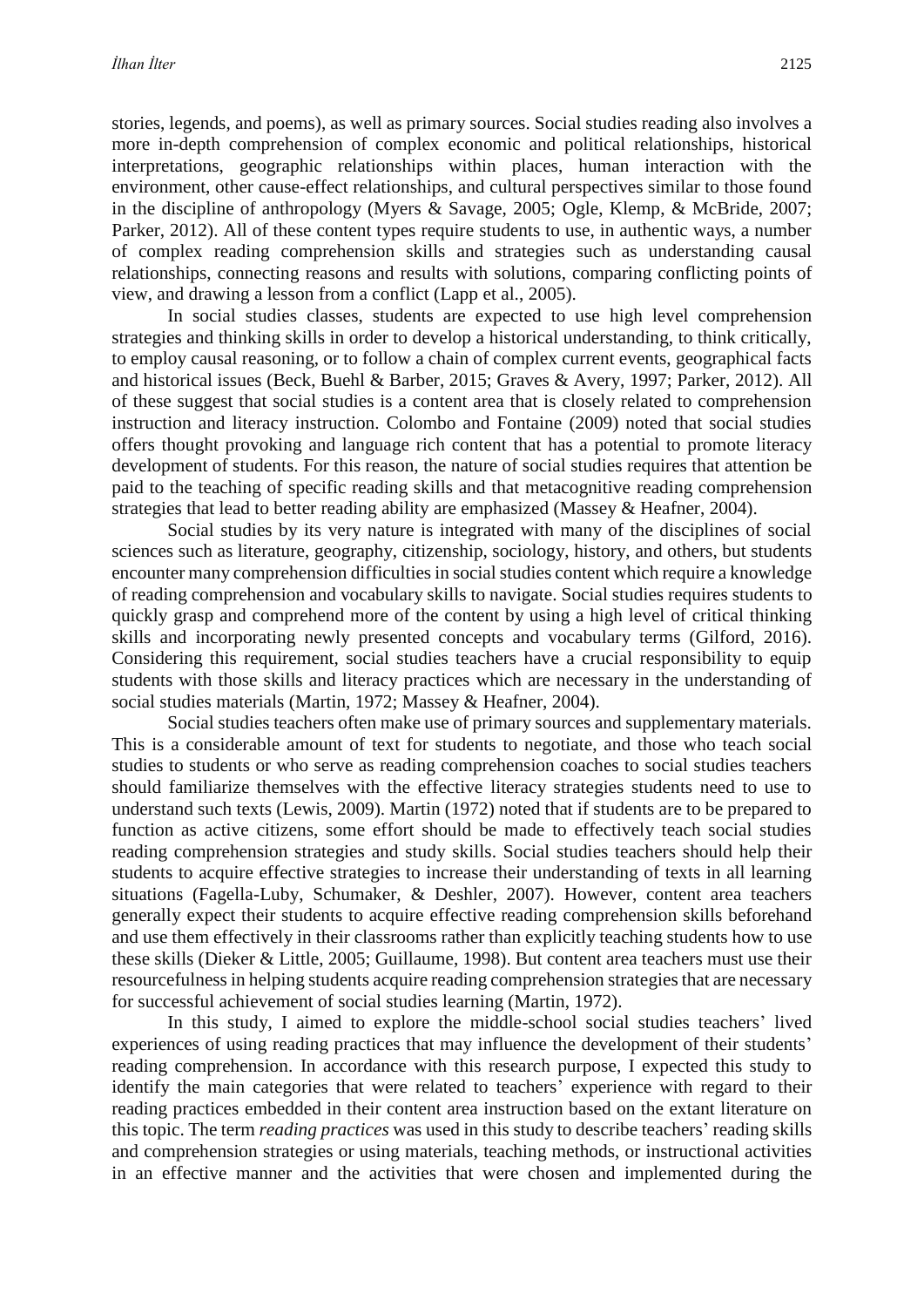instruction regarding specific content to encourage students to actively engage in comprehension and learning (Marzano, Pickering, & Pollock, 2001).

As social studies is characterized by students achieving diverse learning objectives in terms of promoting democratic values, beliefs, and 21st Century skills (Angell, 1998), I thought that such an investigation was necessary to explore and interpret middle school social studies teachers' beliefs and lived experiences about their reading practices in terms of their understanding of the degree, quality, and current state of instructional practices for reading instruction and discussing these in the light of previous research results. Research has shown that social studies is an important course for students in the school curriculum, but that students have low motivation and negative perceptions of social studies reading and learning (Aktepe & Sargin, 2014; Beck et al., 2015). In general, negative attitudes and perceptions are widely considered to be the result of teaching methods, instructional practices, intensive curriculum content, and difficult textbooks. However, previous educational research has indicated that social studies teachers usually have not taught reading comprehension skills but need to consider these to enhance their students' comprehension and vocabulary development (Barry, 2002; Burke, 2012; Butler, Urrutia, Buenger, & Hunt, 2010; İlter, 2018; Kinney-Sedgwick & Yochum, 1996; Kragler, Walker, & Martin, 2005; Ulusoy & Dedeoğlu, 2011).

An investigation of social studies teachers' beliefs and experiences about reading practices might play an important role in understanding their approaches to the teaching of reading comprehension. Wineburg (1991) states those teachers' beliefs about reading might affect students' approaches to essential learning and the reading comprehension process. For instance, teachers who view reading comprehension as a process which involves students and social studies materials may teach reading comprehension in a different way compared to teachers who hold a simple, more unitary view of reading comprehension (Snow, 2002; Taboada & Buehl, 2012). Given the significance of results from previous research (e.g., Hagaman, Casey, & Reid, 2016; NRP, 2000; Vaughn et al., 2013), teacher effectiveness in the use of evidence-based reading strategies and reading coaching seems vital for students' success in learning to read, in literacy development more generally, in school settings, and in the world outside of school (Beck & McKeown, 1991; Graves, 2011; Marzano et al., 2001). Thus, this study examining social studies teachers' reading practices could elucidate teachers' reading comprehension skills and strategies that impact reading achievement of all students in today's classrooms.

By including teachers' experience about reading practices in this investigation, I aimed also to ascertain more fully their experiences about the nature of content area reading comprehension instruction (Maggioni, Fox, & Alexander, 2015). Furthermore, I assumed that the findings of this present study would provide an understanding of reading practices in other content areas. This is because both the nature of reading profiles in students and successful access to texts' meaning across content areas for all learners suggests the need for investigation to support students' efforts to improve reading comprehension by providing encouragement, scaffolding, and feedback as needed (Graves, 2011).

#### **Method**

#### **Research Design and Participants**

In this study, I utilized a phenomenological research design to identify and describe social studies teachers' lived experiences regarding their reading practices. Phenomenological research seeks to explore and interpret the experiences of study participants (Marshall & Rossman, 2006). Creswell (2013) stated a phenomenological study describes the meaning for several individuals' lived experiences of a phenomenon or concept. In phenomenological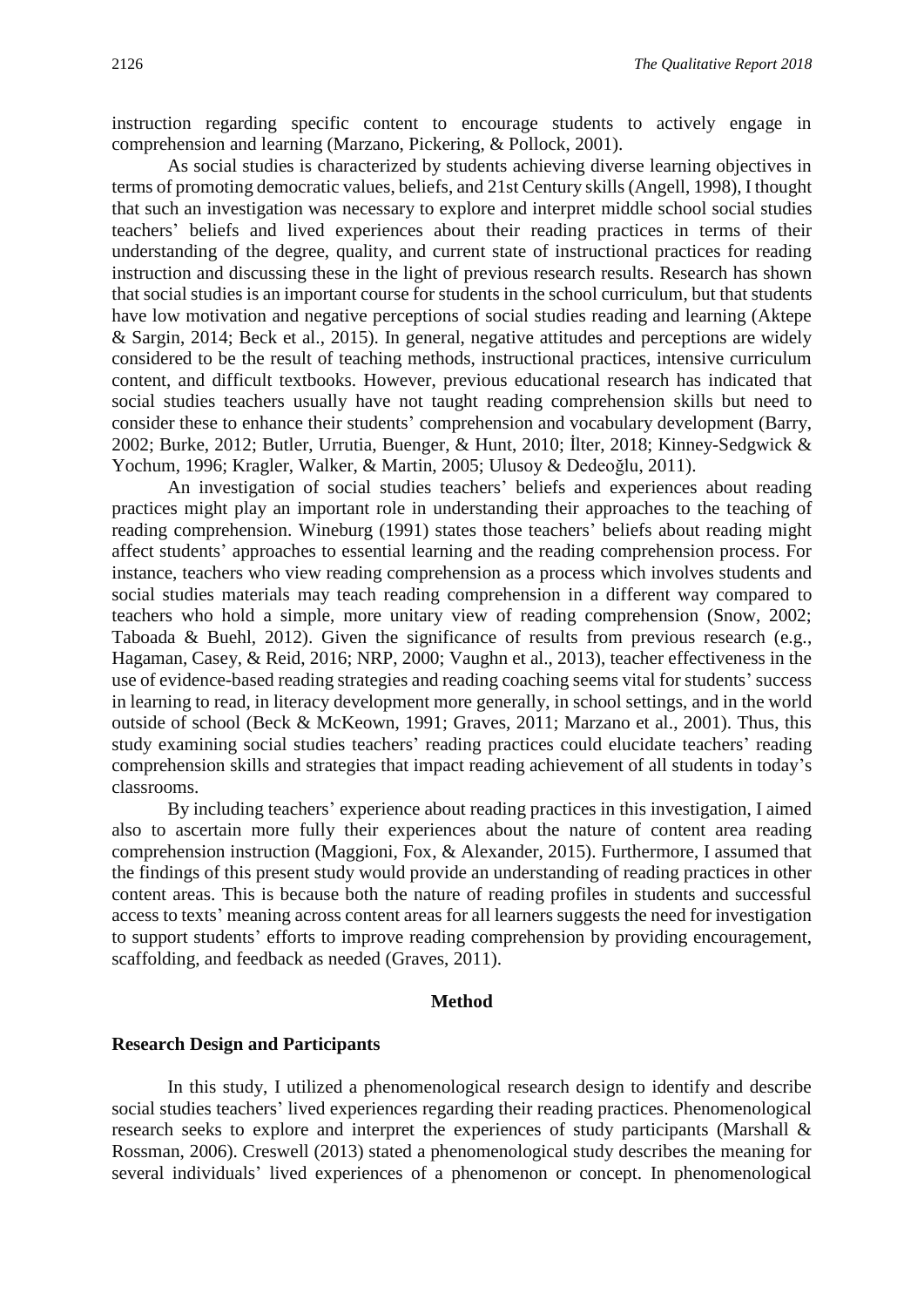research, the essence of shared experiences is assumed to have one or more features in common in relation to a particular phenomenon or content (Leedy & Ormrod, 2001; Patton, 2002). By using this design, I aimed to explore social studies teachers' lived experiences with regard to their reading practices that may influence their students' reading comprehension development in different ways to elucidate the meaning of the experiences. Finally, because teachers' lived experiences about their reading practices affect students' approaches to learning to read, a phenomenological design provides participants with the opportunity to speak out, giving them an opportunity to describe some of deeply rooted reading practices they employed in their daily content area instruction. For this purpose, the research questions that guided this current study were as follows:

- a) What are the perceptions of middle school social studies teachers' lived experiences of reading practices they employed within in their daily content area instruction?
- b) How do these teachers describe their reading practices to contribute to the development of students' reading comprehension in their social studies classes?

The participants for this study consisted of purposively selected middle school social studies teachers. Merriam and Tisdell (2016) described the basis of a purposeful sample as the assumption that the investigator aims to discover the differences or different perspectives of individuals, to understand and gain insight, and to select a sample from which the most can be learned (p. 77). Some criteria for participation in this study were specific: a) providing social studies instruction in middle schools (i.e., the 5th, 6th, and 7th grades); b) having at least two years of teaching experiences; c) willing to participate in this study. I prepared a personal demographic data form that included specific criteria for this study in order to select likely participants. Afterwards, I interviewed thirty middle school social studies teachers by contacting them face-to-face in a total of fifteen middle-schools located in a city in Turkey, and asked their permission to participate on a volunteer basis for the study. Ultimately, in the eight middle schools sixteen social studies teachers met the inclusion criteria and were recruited for this study. Of the sixteen participants, ten were male and six were female. The participants represented a wide range of ages. The ages of the participants ranged from 23 to 50, with the average age of 35 years. The participants' teaching experiences ranged from 3 to 32 years. The average number of years of teaching experience of the participants was just over eight years. Each participant taught social studies at his or her current school for at least one year. Their education varied from a Bachelor's degree to a Master's in education process.

#### **Investigator**

As the investigator in this current study, I had experience in both a teacher education program and K-12 classroom education settings. My experience in K-12 grade included five years working (in settings for students representing different grades, and learning abilities) and being a teacher educator for seven years. My research interests include reading skills instruction, social studies education, strategy instruction, and concept teaching practices.

#### **Data Collection**

Data collection process in this study consisted of semi-structured, face-to-face interviews and the notes taken throughout the interviews. I scheduled the time and place that the interviews were conducted according to the preferences of the participants. It took two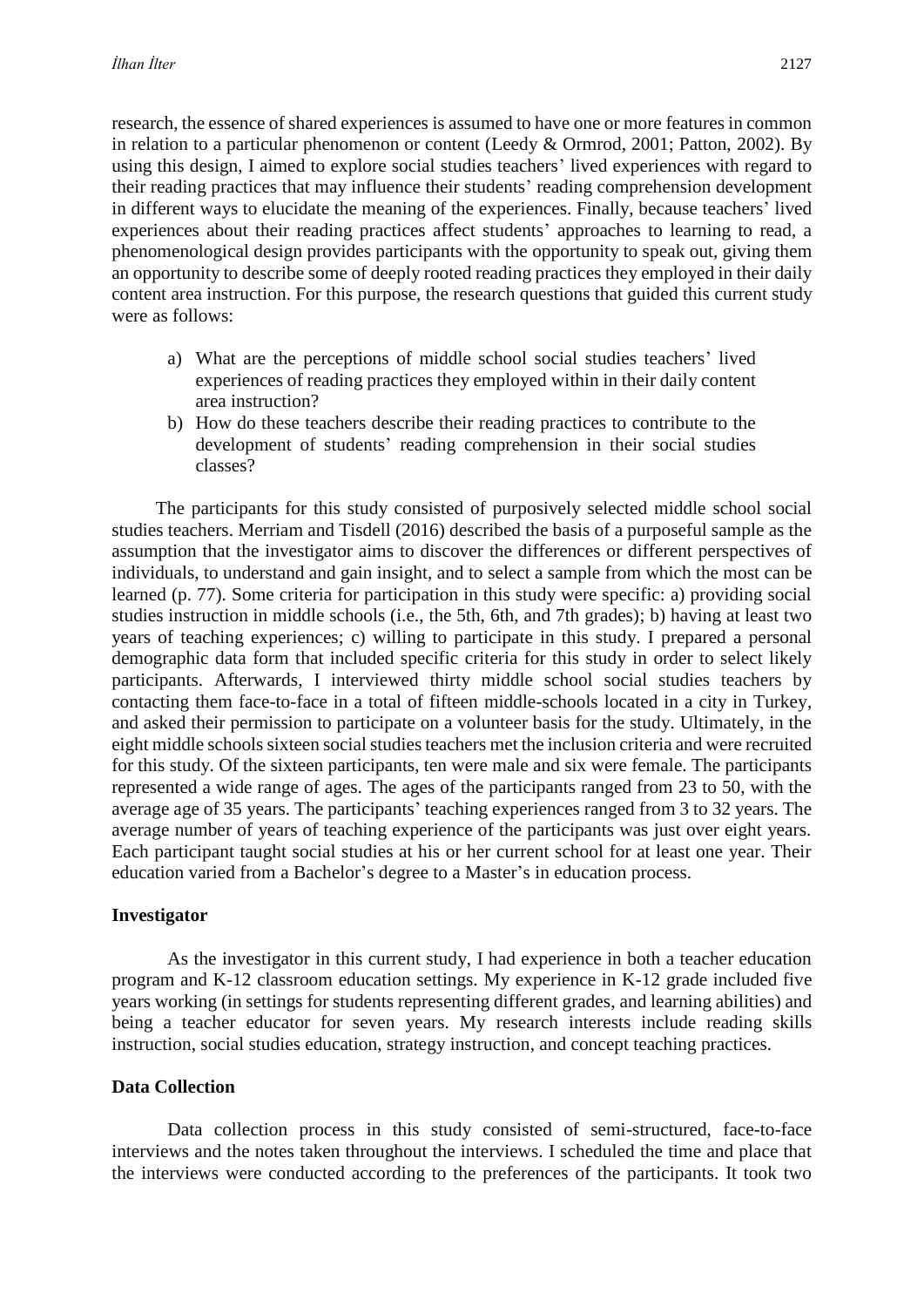weeks to recruit the study participants. At the beginning of the initial interviews, I informed the participants of their rights and the voluntary nature of their participation in the research study. Furthermore, during the initial interviews, each participant was assigned a different code (e.g., T1) to protect their identity throughout the data analysis, findings, and conclusion portions of this study (Boyd & Mitchell, 2018). Upon receiving permission to do so, each interview was audio-recorded to ensure all experiences and details of the interview were captured for in-depth data analysis.

Five scripted open-ended questions (see Appendix A) were used to uncover the interactions and perceptions of participants' lived experiences regarding their reading practices in their classrooms. The interview questions were based on previous research in relation to content area reading practices and the existing literature review (e.g., Billmeyer & Barton, 1998; Burke, 2012; Gove et al., 2011), and consisted of thought-provoking, but not leading, questions (Chen & Philips, 2018). During the interview process, each participant was invited to share his or her perceptions and descriptions related to their reading practices used with students in their classroom. They were encouraged to express their perspectives in their own words. While they shared their reading practices based on the interactions and interpretations of the lived experience, I concurrently recorded some notes during the interview processes on a laptop to capture the participants' experiences with as much data as was possible with each participant. The handwritten interview notes simultaneously helped me to create a deeper understanding of the key concepts of the participants' lived experiences and perceptions and provided a main resource for other important information (Chang & Ku, 2014). All data were collected during the participants' free time from office or classroom responsibilities.

#### **Analysis of the Data**

After completing all of the interviews, I created the transcripts from the audiotaped interviews and the handwritten notes; these comprised the basis of my data for analysis. The length of the interviews ranged from 18 to 33 minutes. Spencer, Ritchie, Ormston, O'Connor, and Barnard (2013) state that data gathered often seems messy, scattered, voluminous, or longwinded; therefore, the researcher should parse down various statements to their core meanings. To organize the data of the study, I first used line-by-line coding of the transcribed interviews and the handwritten interview notes to highlighted phrases, key ideas, categories, and statements made during each interview process. Line-by-line coding is a meticulous process in which the researcher can pinpoint and identify key components of the interviews (Merriam  $\&$ Tisdell, 2016). I cross-referenced the handwritten interview notes with the codes that emerged from the line-by-line analysis. This provided me an opportunity to use a technique often used in phenomenological analysis called *thematic synthesis* that consists of combining the major themes and categories derived from the previous line-by-line codes with the interview notes (Spencer et al., 2013).

I utilized a comparative analysis by comparing the codes derived from the handwritten interview notes to the codes that emerged following the line-by-line coding. After the analysis, the major themes within data emerged, allowing me to determine commonalities and similarities within the transcribed codes extracted from the interview transcripts and the handwritten interview notes. The emerged themes guide the conclusion and the findings portion of this study.

I used the criteria of credibility and reliability as trustworthiness measures for this current study. Credibility addresses the extent to which the findings of the study match participants' experience and reliability refers to the extent to which the study can be replicated based on details regarding the study design (Merriam & Tisdell, 2016). To increase this current study's trustworthiness, I used following techniques: a) including raw data from study; b)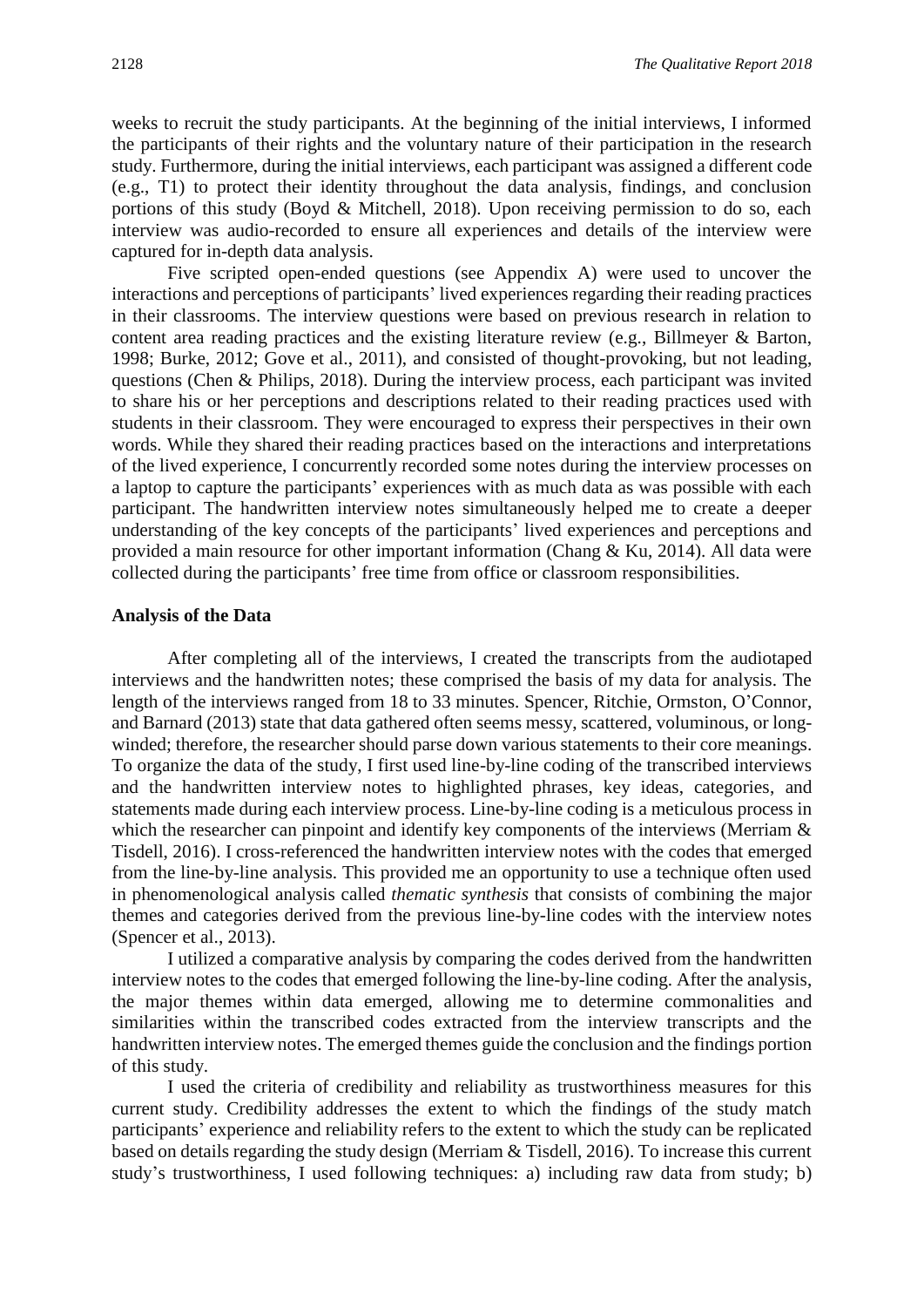comparing findings to previous literature review in the discussion; c) going through a peer debriefing process with regard to the data analysis (Boyd & Mitchell, 2018; Merriam & Tisdell, 2016). The peer debriefing process consisted of two coders going through the data independently and highlighting categories and major themes that emerged in the study. To assess reliability of the codes, inter-rater agreement reliability was calculated by using Miles and Huberman's (1994) reliability formula [(Agreements divided by agreements + Disagreements)] x 100. As a result, a 91% inter-rater reliability was found between the coders. To ensure the findings matched the experience of the participants, the results were explained in light of the participants' quotes.

#### **Results**

In the study, three major themes emerged that describe the participants' lived experience regarding their reading practices, and each theme contained multiple categories. The conceptual themes were the following: (a) Reading comprehension skills and strategies; (b) Teaching practices and (c) Instructional practices for reading comprehension.

#### **Theme 1. Reading Comprehension Skills and Strategies**

The teachers in this study talked about a range of different reading comprehension skills and strategies that they used within the context of social studies instruction to develop an understanding of what their students have read in their classrooms. Each teacher shared at least two reading skills or strategies he or she used to enhance students' reading comprehension in way that maximized active participation and interest in reading, and in new learning, for all students during daily classroom activities. Among these skills and strategies reported by the teachers in this study, identifying the main idea of the passage to be read, and summarizing the important points and drawing conclusions were the most mentioned reading skills, respectively.

The teachers thought that understanding the main idea of a text was a necessary reading skill for improving comprehension of content. However, the teachers agreed that it was necessary to help students experience significantly greater gains in comprehension of main ideas associated with what they read and learned in social studies materials (Pedrotty-Bryant, Linan-Thompson, Ugel, Hamff, & Hougen, 2001). However, a few teachers mentioned that they used reading skills and strategies including making inferences, making predictions, generating questions, or paraphrasing.

A teacher [T9] shared her experience:

As teachers, we have to use some reading skills to make sense of social studies materials [Probe = What types of skills?] …Such as hypothesize main idea of the text and drawing conclusions to aid in developing students' comprehension and summarizing skills . . . these are most often required for the comprehension of challenging and supplemental materials in social studies to allow my students to construct new meaning.

Another teacher [T2] commented on the use of strategies for constructing meanings of texts, "Reading comprehension requires students to master a variety of reading skills to understand the content effectively that is being taught. For instance, understand the main idea of a text material or paraphrasing rather than verbatim copying of it."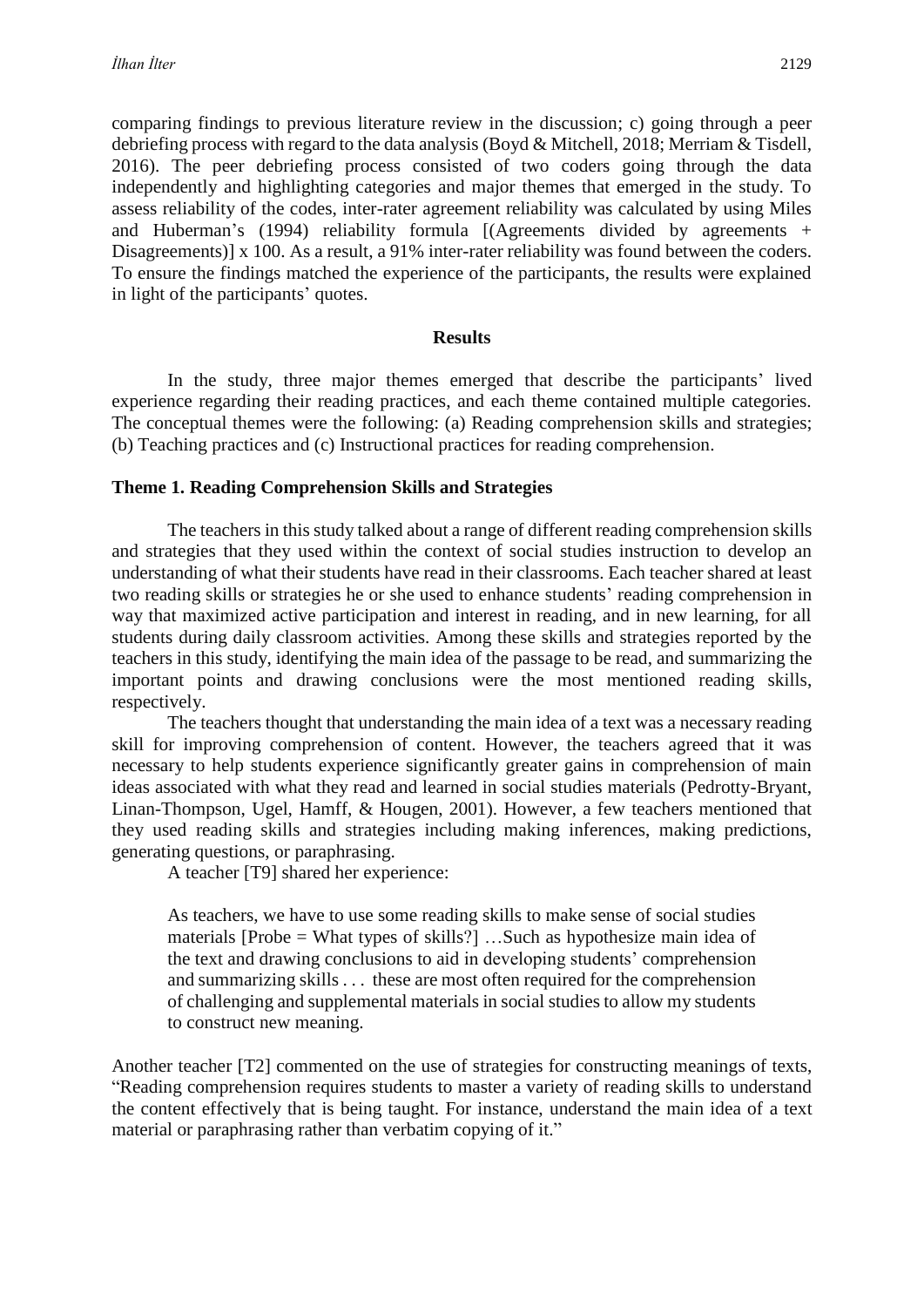#### **Theme 2. Teaching Practices**

To enhance their students' reading comprehension of social studies content, the teachers spoke of nine different types of teaching practices regarding reading which might have influence on development of their students' reading comprehension. The teachers suggested they intentionally employed these practices in their daily content area instruction. There were several commonalities in the types of activities teachers described. The descriptions showed that assigned textbook reading sections, oral and silent reading passages, teacher-generated questions, providing definitions of assigned words, and teacher-led discussion of textbook passages were found mentioned by the majority of teachers in this study. This means that, based on these teaching practices, the most of teachers in this study tended to choose traditional teaching practices that potentially would result in poorer understanding and less meaningful reading experiences for all learners in their classrooms (Lapp et al., 2005; Shaw, Barry & Mahlios, 2008). One teacher [T16] shared that she assigns her students to read the social studies textbook chapter and asks them to answer comprehension questions and then reviews students' responses in-class.

Similarly, another teacher [T10] stated:

When students begin reading the text, I ask them to find the main idea of the text to be read and then guide them to completing reading worksheets, which include the main idea and supporting details and questions of the text to assess their reading comprehension.

An important finding to highlight in this study was that some teachers stated that they chose certain teaching practices specifically to meet the reading comprehension needs of their students. They spoke of using research-based reading practices and hands-on activities (NRP, 2000) such as graphic, semantic organizers, question-answer relationship (QARs) strategy, jigsaw reading strategy, and reciprocal teaching.

For instance, T5 expressed as follows, "I used question-answer relationship strategy to teach students to become aware of the different types of comprehension questions asked in texts; thus, to build their reading comprehension and vocabulary." T1 described his experience, "Yesterday, I used an advanced story map as students were reading a history story to allow them to write in the story elements; and then I asked my students to retell the stories that they have read."

Similarly, T8 spoke about having explained and modeled K-W-L strategy (i.e., What I Know - What I Want to Know - What I Learned): "I demonstrated and modeled the use of the steps of K-W-L cart to activate background knowledge of students, and to help them understand what they read last week."

T11 found using reciprocal teaching to assist students to think more strategically about reading. He shared:

Reading comprehension is crucially and fundamentally important for developing understanding of the content of what was read. Just reciprocal teaching directs students to use predicting, questioning, clarifying, and summarizing the four skills needed to foster and to monitor their own reading development.

Overall, the findings in this theme indicated that only a few teachers chose effective teaching practices that they thought might be beneficial for all students and are especially helpful for those with poor reading comprehension.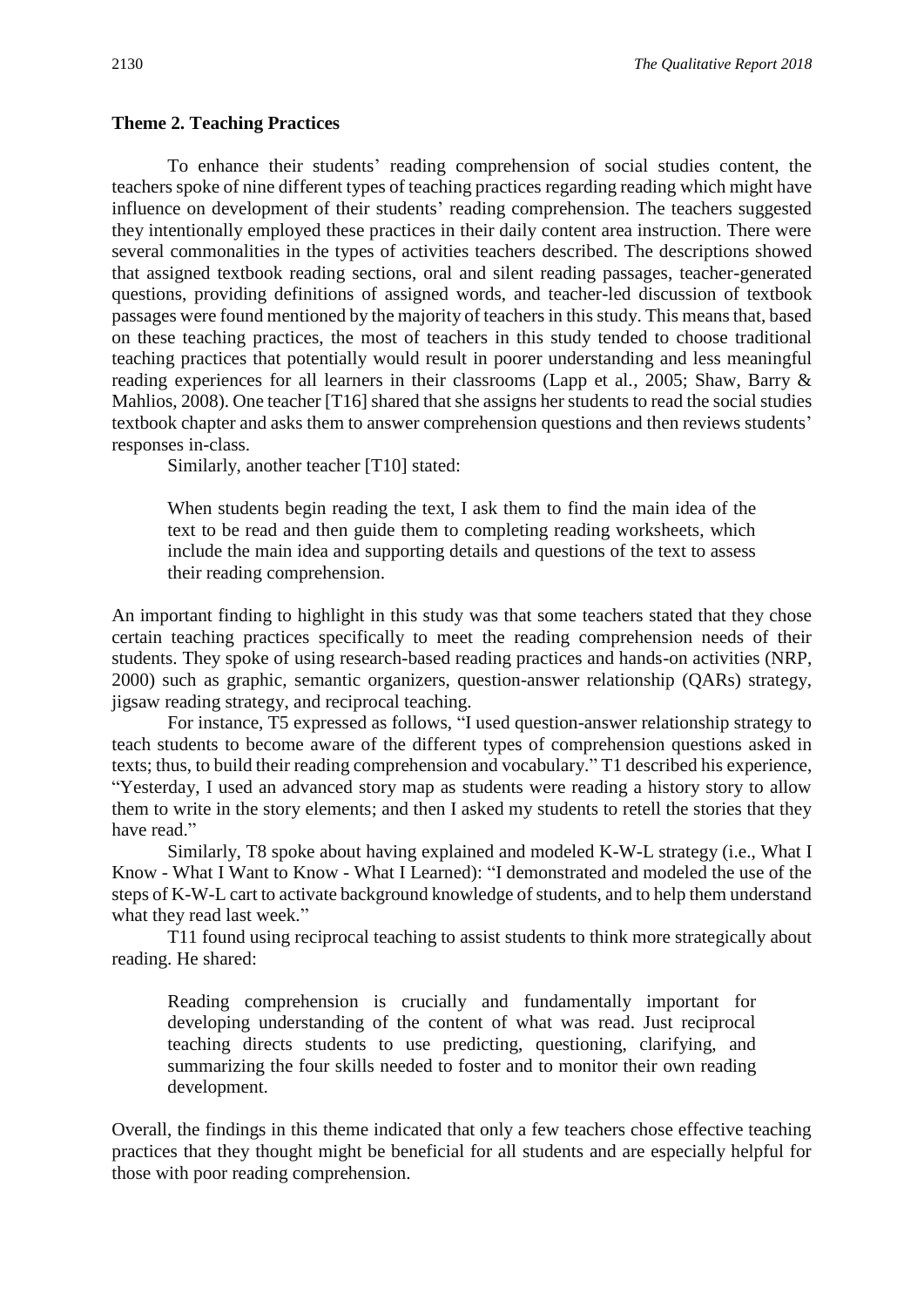#### **Theme 3. Instructional Practices**

When addressing their students' reading comprehension development in social studies, five of the sixteen teachers spoke of employing a variety of instructional approaches which demonstrate reading comprehension skills to help students become more strategic and effective readers in different contexts. They all agreed with previous research that asserts that instructional scaffolding supports improved understanding of the content and increases students' vocabulary (Baumann, Edwards, Boland, Olejnik, & Kame'enui, 2003). According to these teachers, middle school social studies teachers have to have challenge expectations and employ explicit or direct instruction in reading comprehension strategies to support the development for all students. They found focus on direct instruction features to teach students to use specific comprehension strategies helped students to understand and remember what they read.

Each teacher was of the opinion that many students generally struggle to actually comprehend material, interpret textbook information, and use reading comprehension strategies to gain the essential social studies content. These teachers expressed a common view that students often use reading comprehension strategies somewhat inefficiently and ineffectively. They thought that students who were struggling in reading comprehension require modeling, instructional scaffolding, and a great deal of guided practices and feedbacks for the reading comprehension skills and strategies in all of their subject matter classes in order to meet their reading needs. The reading strategies in lesson delivery and instruction shared by these teachers included reciprocal teaching, questioning, strategic note-taking skills, summarization, paraphrasing, and self-monitoring.

An example of an instructional activity for students using direct reading instruction described by one teacher was as follows [T8]:

When students take notes they generally use verbatim copying. Students should learn to determine what is the content in a passage and paraphrase it into a concise statement without changing the text meaning. In order to reduce verbatim copying, I used direct instruction components to teach students strategic note-taking skills by adjusting modeling and practice based on their experience.

Another teacher (T16) described her experience within his content curriculum:

It is necessary to support an essential understanding of social studies content. I sometimes to teach my students explicitly the summarization skill using clear explanations, lots of modeling and practices through authentic texts. I provide students with opportunities to practice the strategies in supported situations before asking them to apply the strategies on their own.

A teacher [T8] mentioned, "I model and practice on how to generate questions for my students. Afterwards, I encourage them to ask comprehension questions about what they read using thinking aloud method."

Another teacher highlighted to teach paraphrasing strategy in the classroom [T5],

To increase all students' comprehension of the texts, it is okay direct reading instruction to promote the acquisition of comprehension skills. Yesterday I taught the students how to use a paraphrasing strategy in order to reduce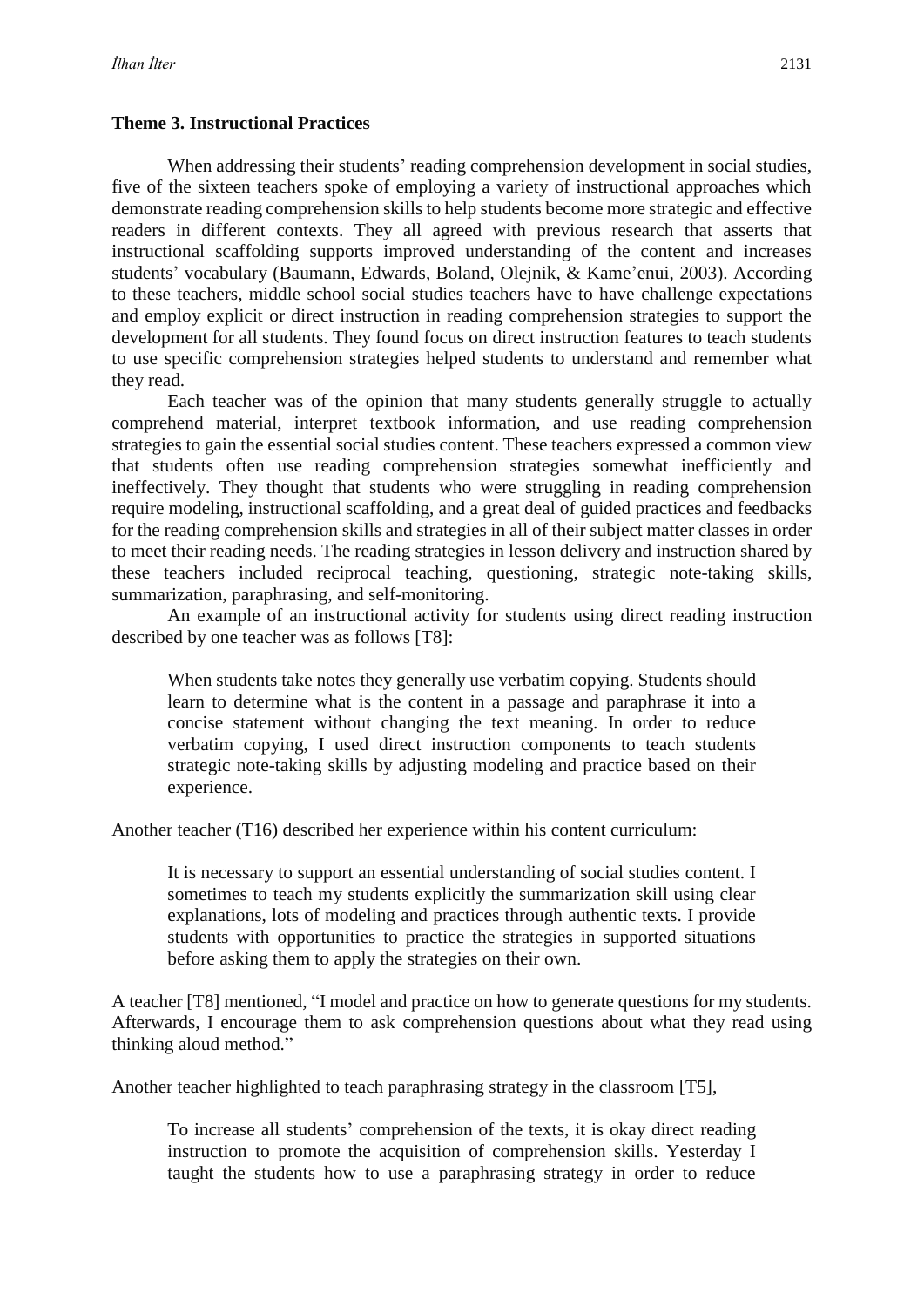verbatim copying of texts through modeling, guided practices and independent practices. I use a think-aloud method following statements: "This passage appears to be about how to… I will read on to find out if this is what it's really about."

Two of the teachers who reflected this theme acknowledged the importance of vocabulary instruction for reading comprehension and spoke of using explicit instruction in teaching of vocabulary within the context of social studies instruction. They agreed that students have to grow in independence when it comes to vocabulary learning, to meet the learning needs associated with social studies. When they talked about their practices, they mentioned that they increased the comprehension of the content being taught in the social studies curriculum. These teachers thought that this was an important part of students' understanding of social studies content. This finding was evidence that some of teachers in this study felt that students need to have a good understanding of the vocabulary within the social studies content.

A teacher explained how she modeled when she was teaching vocabulary that followed an explicit instruction embedded in the context of their social studies lessons [T5]:

I consider using different context clues such definitions, examples, visual illustrations to infer the meanings of new words. I increase students' proficiency in learning from the context through teaching students explicitly to figure out the unknown words meanings.

In this study, when the teachers talked about their lived experiences regarding reading practices, it was found that many of these were assigned to a category called "Noncomprehension instruction." These excerpts indicated that many of the teachers were not sufficiently equipped how to teach reading skills or comprehension strategies as a means of helping the students comprehend what they read in their classes. They did not mention use of instructional scaffolding to support the development of students' reading comprehension within their daily content area instruction. In other words, they did not describe the reading skills or strategies being taught in an explicit way of being modeled and practiced to meet their students' needs for comprehension and success in in social studies learning.

Participants' primary reason for not providing this type of instructional guidance and support for students was lack of training in content area reading instruction or in reading methods during their pre-service teacher education programs. As a result, they thought that they could not rely on their ability to provide students with instructional scaffolding the development and use of comprehension strategies.

A teacher commented [T13]:

Of course, it is the one of the responsibilities of the social studies teachers to improve students' comprehension of content, but we have not received content area reading instruction coursework during our Bachelor's degree education process. For this reason, I do not feel myself adequate with regard to content area reading comprehension instruction to build on students' skills related to reading in social studies.

Lastly, T12 described: "I don't rely on my beliefs and instructional perspectives on how to teach reading skills and how to make in helping students learn to read in my content area due to lack of training of content area reading instruction."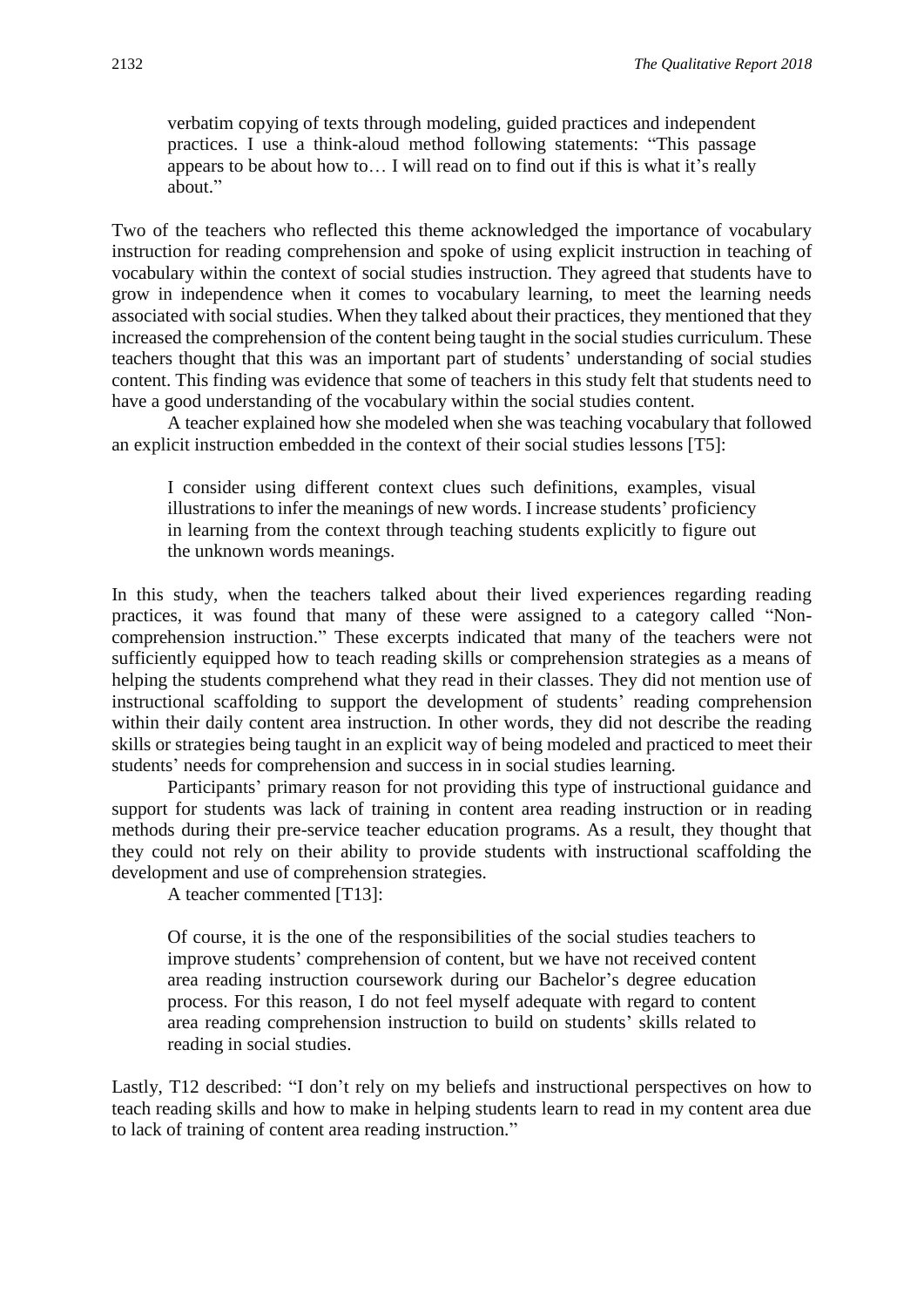#### **Discussion**

The aim of this study was to develop an understanding of the reading comprehension skills and strategies middle school social studies teachers reported that they employed for their students, and their lived experiences of reading practices within their content area instruction. The majority of the teachers reported that they used reading skills emphasizing comprehension of main ideas, summarizing, and drawing conclusions, for their students in the social studies lessons. On the other hand, some of the least often reading comprehension skills and strategies reported by a few teachers included making inferences, making predictions, generating questioning and paraphrasing, as well as other reading skills mentioned earlier. Based on these findings, it seems that some teachers in this study have a clear understanding of the effective reading skills and strategies within their content area instruction that could impact the development of students' reading comprehension. However, to improve the reading comprehension for all students, researchers have suggested higher level comprehension strategies and questioning skills including setting goals for reading, connecting priorknowledge to reading, assessing structure and organization of the text, monitoring comprehension, evaluating, synthesizing, considering alternative interpretations, and making judgments (Carnahan, Williamson, & Christman, 2011; Jitendra, Cole, Hoppes, & Wilson, 1998; Klingner, Vaughn, & Boardman, 2015; Pressley, 2006; Pressley & Afflerbach, 1995). This is because these skills are believed to model and guide independently students' reading improvement. Most of participants in this study did not also describe these or equivalent skills as necessary for the comprehension needs of the student. But if higher level reading comprehension skills are not employed by or taught to students in-class, comprehension of the subject matter might be limited (Burke, 2012). Previous research has suggested that teachers should use metacognitive reading skills that improve comprehension and retention of expository text and instruct students in how to use these skills independently in and out of the classroom (Gove et al., 2011; Klingner et al., 2015; Snow, 2002).

When the teachers shared specific practices regarding reading in their classrooms, those most commonly mentioned were those considered as traditional practices or tasks (Lapp et al., 2005; Shaw et al., 2008). Rather than planning alternatives for a variety of reading experiences based on needs of their students, most of the teachers in this study seemed to rely primarily on traditional reading practices. This finding was contradictory to the notion of participatory learning and collaborative planning that leads to successful and effective comprehension and involves a combination of cognitive and metacognitive processes (Snow, 2002). Shaw et al. (2008) pointed out that in this manner, much of reading experience has forced teacher control of student performance behavior, often with minimal cognitive engagement and active participation on the part of the students through their interactions and experiences with reading materials. Traditional instructional methods provide students with a limited conceptual understanding of the material read (Greenwood, 2010; Wilfong, 2013). Researchers have emphasized that traditional reading practices is not adequately foster learning and successful reading experiences. Instead, these practices merely provide a basic indication of how well students comprehend texts while providing minimal information about how students use cognitive and metacognitive process (Cox, Shanahan, & Sulzby, 1990; Irwin, 1991; Klingner et al., 2015). Espin (2005) and İlter (2018) note that traditional practices generally were used in social studies classes was found lecture and teacher driven. However, review of previous research results confirm that such practices are less efficient for understanding and less effective for improving students' comprehension of the text and engaging students in inferential and evaluative thinking (Carnahan et al., 2011; Gove et al., 2011).

Despite this, an important aspect of this study was that some of the teachers found benefit from the implementing certain teaching practices the development of students' reading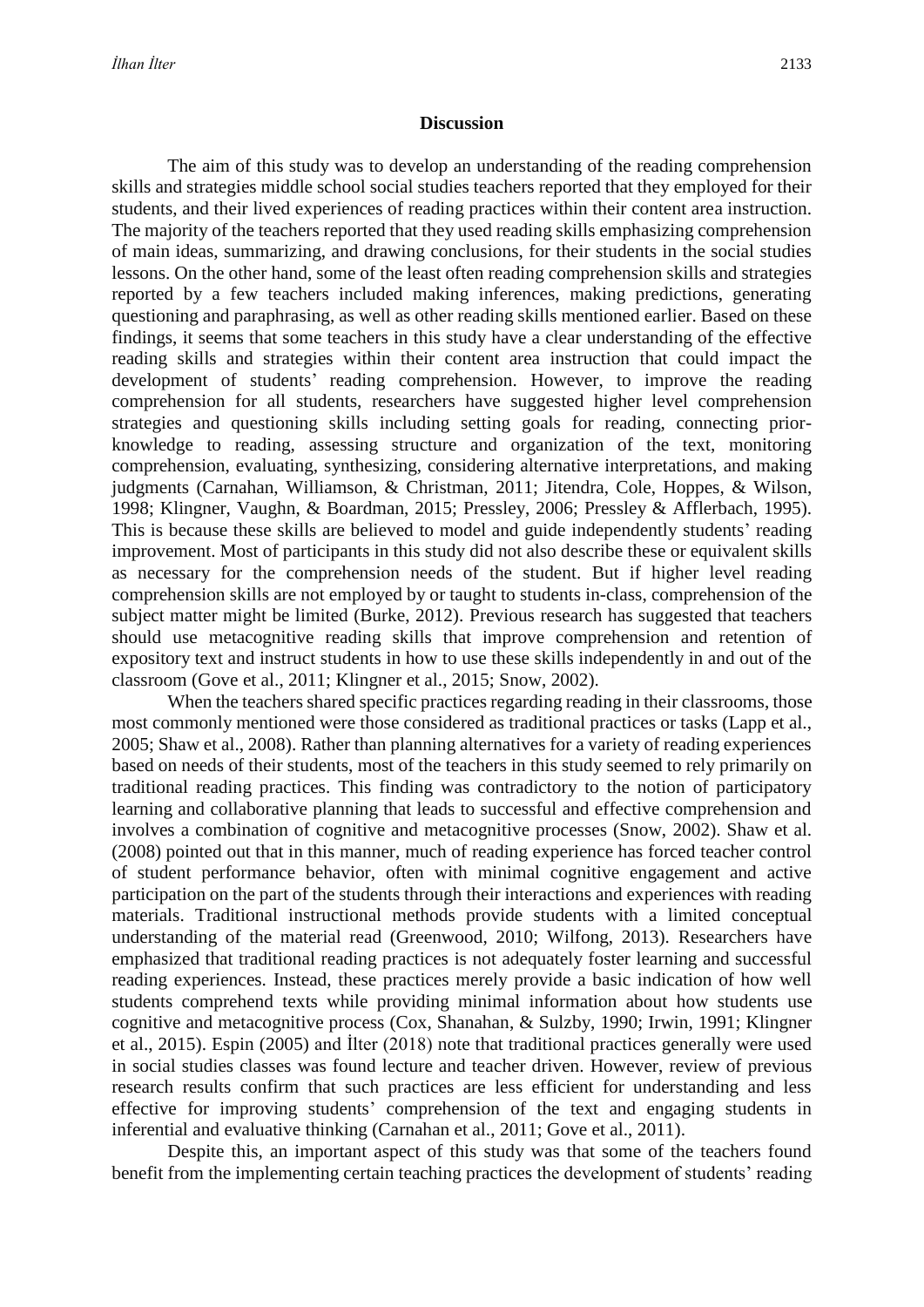comprehension such as types of graphic organizers, question-answer relationship strategy, and reciprocal teaching, which are generally considered effective and efficient activities for engaging students in comprehension and improving content learning of social studies (Rasinski, & Padak, 2004). However, the practices shared by the teachers are evidence-based and have been used in multiple content areas (Fagella-Luby et al., 2007; Kim et al., 2006; Klingner & Vaughn, 1996; Mastropieri et al., 2006). According to Nichols, Young, and Rickelman (2007), the aforementioned practices are all important for improving the comprehension of content area subject matter and topics. Previous research has suggested these teaching practices are coherent with "best practices" that lead to highly motivated engagement and positive outcomes in reading comprehension (NRP, 2000; Snow, 2002; Vacca et al., 2011). Gove et al., (2011) pointed out the use of effective and efficient reading practices increases the reading comprehension skills of students and stimulates interest, motivation to reading and promoting reading growth. However, with the implementation of new US Common Core Standards, students need to read and comprehend history/social studies texts of greater higher complexity independently and effectively. Consequently, teachers are expected to use their expertise and content area literacy knowledge to help students develop successfully in relation to mastery of specific reading skills and strategies (Common Core Standards Initiative, 2011; Nichols et al., 2007).

As mentioned earlier, the teachers in this study reported that they used a variety of reading comprehension skills for their students, but only a few teachers found benefit from instructional scaffolding to support the reading comprehension by showing their students, through explicit or direct instruction, reading skills and strategies that will lead to independent learning (Gove et al., 2011). They believed that every teacher should be a teacher of reading comprehension, and that every teacher has a responsibility to assist students in "reading to learn" or how-to-study strategies (Lapp et al., 2005) for middle school students. It seems some of teachers in this study were more aware than others that instructional guidance and support in reading for students comprised "best practices" reflecting the interactive nature of the reading comprehension process (Antoniou & Souvignier, 2007; Gove et al., 2011; Whalon, Al Otaiba, & Delano, 2009).

In contrast, the majority of the teachers did not mention any planning and teaching students how to use reading comprehension skills in order to make sense of social studies subject matter in their daily classroom lessons. They did not describe the reading comprehension skills being taught in an explicit or direct way using modeling or guided practices consistent with NRP (2000) suggestion. These teachers did not make the connection that instructional activities and practices on reading increased the development of reading and competence among students. Social studies teachers' reluctance to teach reading skills is a major problem in the development of students' reading comprehension at the middle school level (Lapp et al., 2005). When asked why they did not provide students with instruction in reading comprehension skills and strategies, the teachers reported that they had not been trained to implement content area reading instruction during their Bachelor's degree training**.** As a result, the most of teachers who participated in this study agreed they lacked training in reading instruction skills in content area.

Given the teacher education programs in social studies content area, this finding was not surprising. In teacher education programs in Turkey, pre-service social studies teachers complete four years of coursework in various social science disciplines such as citizenship, economy, history, and geography, but are not required to take any content area reading instruction course work or content area literacy education course throughout their Bachelor of education program (The Higher Education Council, 2015). But reading in social studies is different from reading in other content areas and requires the active engagement of students in a variety of literacy activities involving materials that increase their comprehension of the texts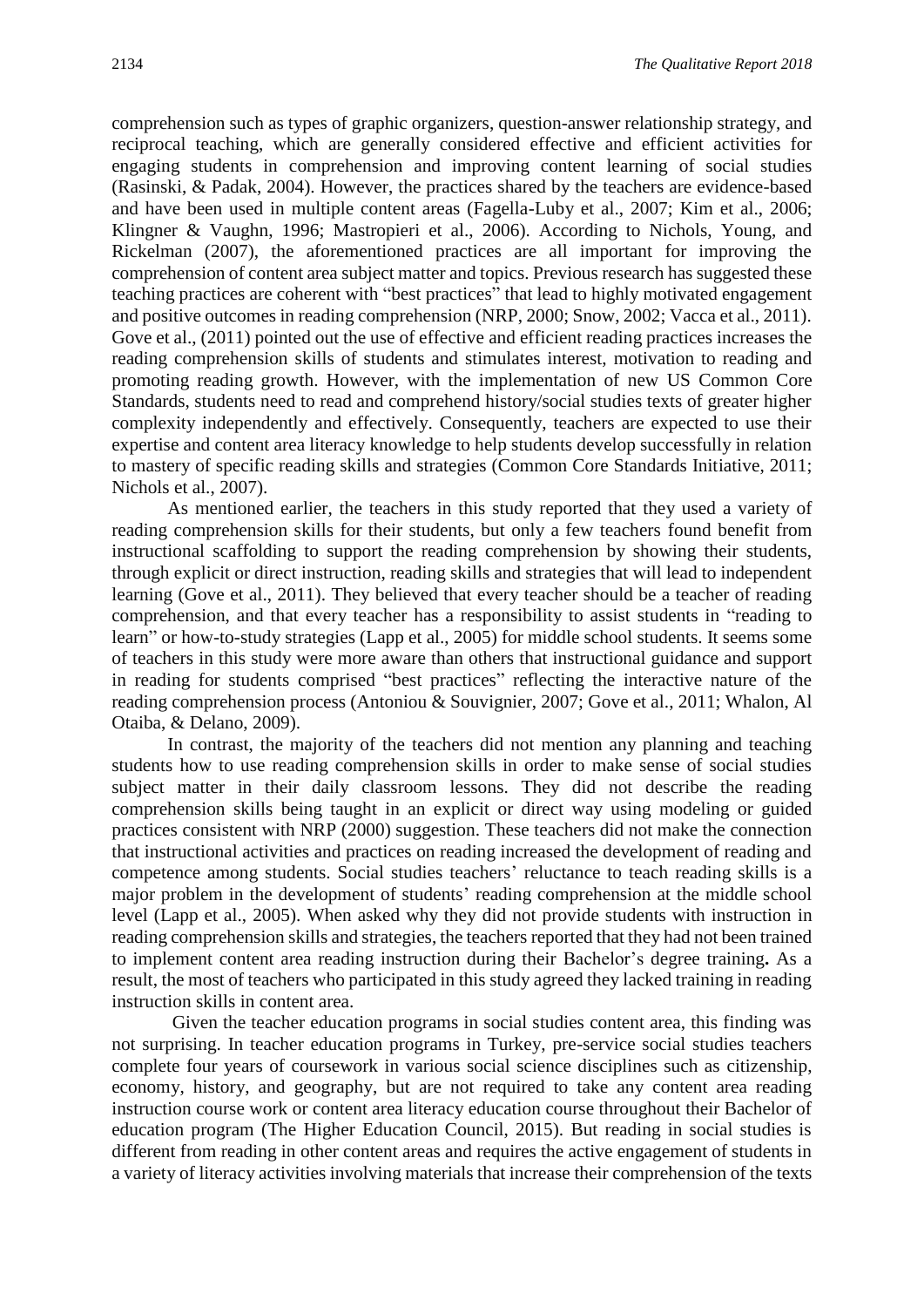(İlter, 2017; Massey & Heafner, 2004; Yazıcı, 2006). This requires students to use high level reading strategies and critical thinking skills (NRP, 2000; Parker, 2012). However, given the metacognitive weaknesses of students who have trouble understanding what they read, teaching students how to use reading skills while reading is the logical "best practice" when it comes to meeting the needs of reading of students who struggle with reading comprehension. This allows students to accomplish reading and other literacy tasks and encourages them to use these skills across content area curriculum (Burke, 2012; Carnahan et al., 2011; Nation, Clarke, Wright & Williams, 2006; Wharton-McDonald, 2006).

Parker (2012, p. 363) emphasizes that if teachers regard the teaching of reading skills as something that is done only during reading instruction and ignore students' reading needs during the remainder of the school day, they can expect students to have many frustrating experiences reading social studies material. Further, when effective reading practices or reading skills instruction are not provided to students in social studies classes to deepen and expand their understanding of the reading materials, understanding of the social studies content might be compromised. As in this study, previous research has indicated that there is evidence social studies teachers had lacked experience and conceptual knowledge about practices in reading instruction (İlter, 2018; McCulley & Osman, 2015; Menke & Davey, 1994; Ness, 2009; Shanahan & Shanahan, 2008). However, it was documented that content area teachers are not used to teaching reading skills within their content area instruction and did not feel confident doing so (Barry, 2002; Burke, 2012; Nichols et al., 2007; Ulusoy & Dedeoğlu, 2011). Swanson et al. (2015) undertook a study including a total of 79 social studies observations conducted for a total of 3,925 minutes. They found that strategy instruction in reading skills was observed in 20.3% of the classes, while in 19% of these classes, reading skills instruction consumed one quarter of the class time within their daily instruction. In other research found many students in social studies classrooms did not receive sufficient reading skills instruction to adequately improve their reading comprehension skills (Biancarosa & Snow, 2004; Duke, 2000).

#### **Recommendations for Practice in Social Studies**

In this study, the participants' lived experiences about their reading practices have some implications pedagogically for teacher education and for fostering the development of students' comprehension in social studies. This is of particular importance because the majority of the teachers did not benefit from "best practices" that reflect the highly interactive nature of the reading comprehension process; instead they often used the reading tasks or practices in a traditional sense.

Despite this, some of teachers in this study believed that cognitive and metacognitive factors were most important in building understanding and skills for reading achievement and that providing scaffolding and support reading experiences were key components to influence students' reading development. These participants were clear in their responses and alluded to a number of practices they could adopt to increase students' ability to read independently by encouraging their active reading comprehension. If students are being taught the impact reading comprehension can have on their classroom experiences, this will positively influence cognitive interactions in reading improvement (Pressley, 2006). Singer, as cited by Lapp et al. (2005), argued every teacher should teach their students to learn from the context—meaning that they all have a responsibility for reading comprehension strategies instruction to develop an understanding of the reading process as thinking with text.

If many or most social studies teachers experience difficulty teaching reading strategies during their daily instruction for students, the inability of middle and high school students to get information from the texts becomes a formidable problem (Ogle et al., 2007). As middle school students are exposed to a variety of text sources and materials as part of the social studies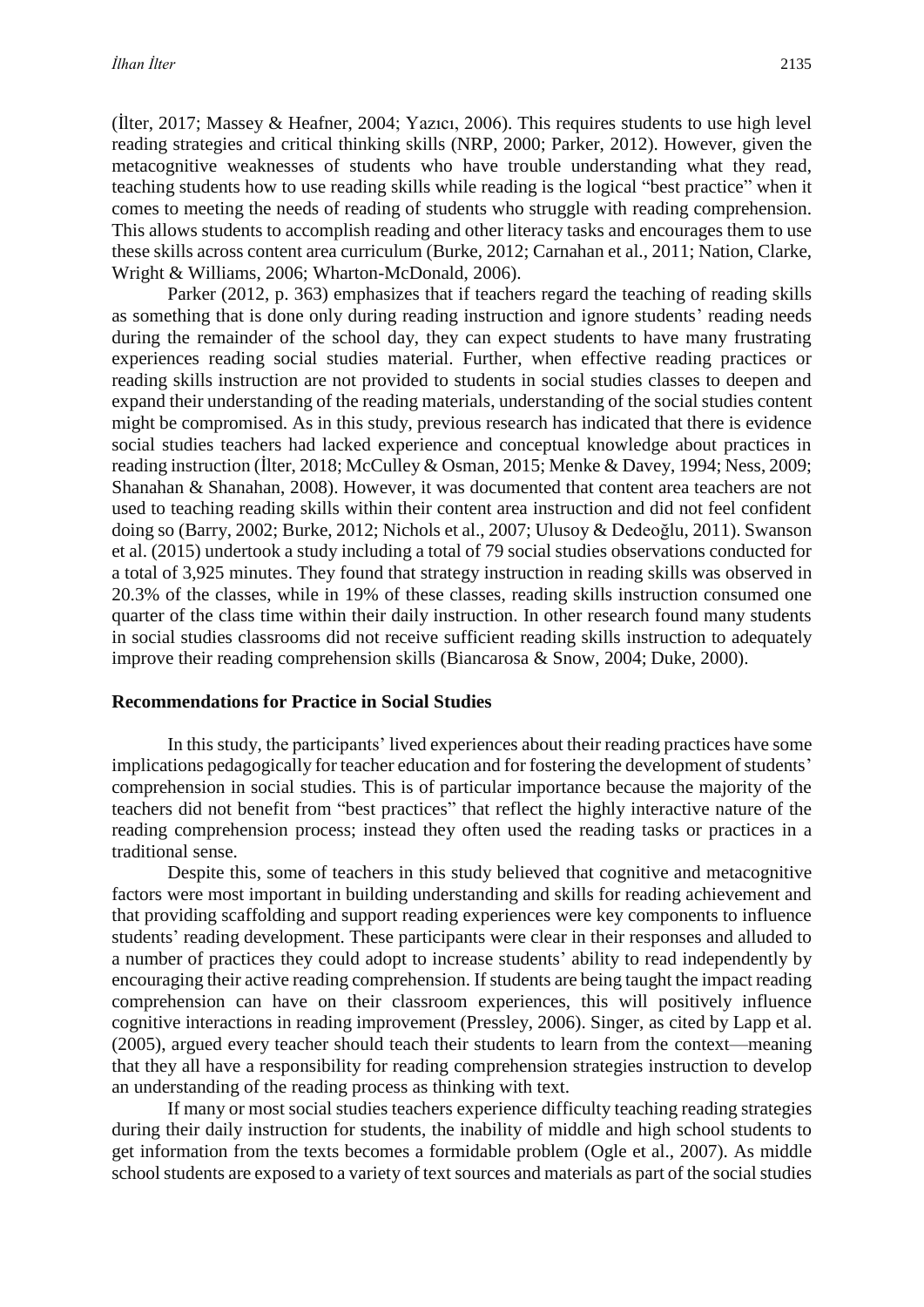curriculum (McCulley & Osman, 2015), social studies teachers should be trained in content area reading instruction (i.e., strategy training and teaching reading in content area), or otherwise develop professional competence in necessary components of reading skills that indicate good comprehension in order for middle school level students to acquire literacy knowledge and experience (Gove et al., 2011).

If the primary goal of social studies is to teach students to comprehension and think critically to promote civic efficacy so that they will become engaged and informed active citizens (Ogle et al., 2007; Parker, 2012), then there is a clear need for teachers to have solid knowledge and understanding of the reading skills instruction in social studies classes (Lee et al., 2006; Shanahan & Shanahan, 2008). Otherwise, practices in reading instruction become a series of decontextualized activities that do not promote the goals of the curriculum fully (Lapp et al., 2005). Social studies teachers must achieve balance is to scaffold instruction so that students become aware of and competent in the use of reading skills and strategies effectively that they need to be successful with the overall curricular goals of social studies (Gove et al., 2011).

Furthermore, if pre-service social studies teachers can consciously expand and improve their efficacy for teaching content area reading skills at the middle school level, in turn nurturing students' reading development, this potentially makes students better readers across content areas in future (Parker, 2012; Snow, 2002). However, teacher education programs should help pre-service social studies teachers learn and become confident at teaching content area reading instruction or instructional practices on reading comprehension (Burke, 2012). Teacher educators are intended to provide a resource to assist pre-service social studies teachers in expanding and refining their repertoire of teaching effective reading strategies and skills (Billmeyer & Barton, 1998). In sum, it is increasingly important that social studies teachers need to become good instructors of reading and literacy along with their own content area (Mallette, Henk, Waggoner, & DeLaney, 2005). The practical implications addressed in this study demonstrate the need for the teacher educators to ensure pre-service social studies teachers are afforded the opportunity to receive content area reading instruction to enhance their teaching practices.

#### **Recommendations for Future Research**

This phenomenological research study centered on identifying and describing the experiences and perceptions of sixteen middle school social studies teachers related to the use of reading practices in social studies classrooms. The participants each served a role as social studies teacher that shaped their lived experiences and molded their teaching style in relation to reading. The research data was gathered from semi-structured interviews and the notes taken. Future research should expand on the research findings by conducting classroom observations spanning a time period longer than 30 min and more than one observation to validate and better understand teachers' experiences with their reading practices. The interviews could explore participants' perceptions and experiences of reading practices and preferences, but observational data might provide a more detailed account of the participants' experience in classroom settings. Finally, studies about reading practices could be expanded to include more participants who reflect a greater variety of ranges in teacher training and experience.

#### **References**

Aktepe, V., & Sargin, M. T. S. (2014). Attitudes of the 4th grade primary school students toward social studies lessons. *Turkey Social Studies Journal, 181*(181), 259-272.

Angell, A. V. (1998). Learning to teach social studies. A case study of belief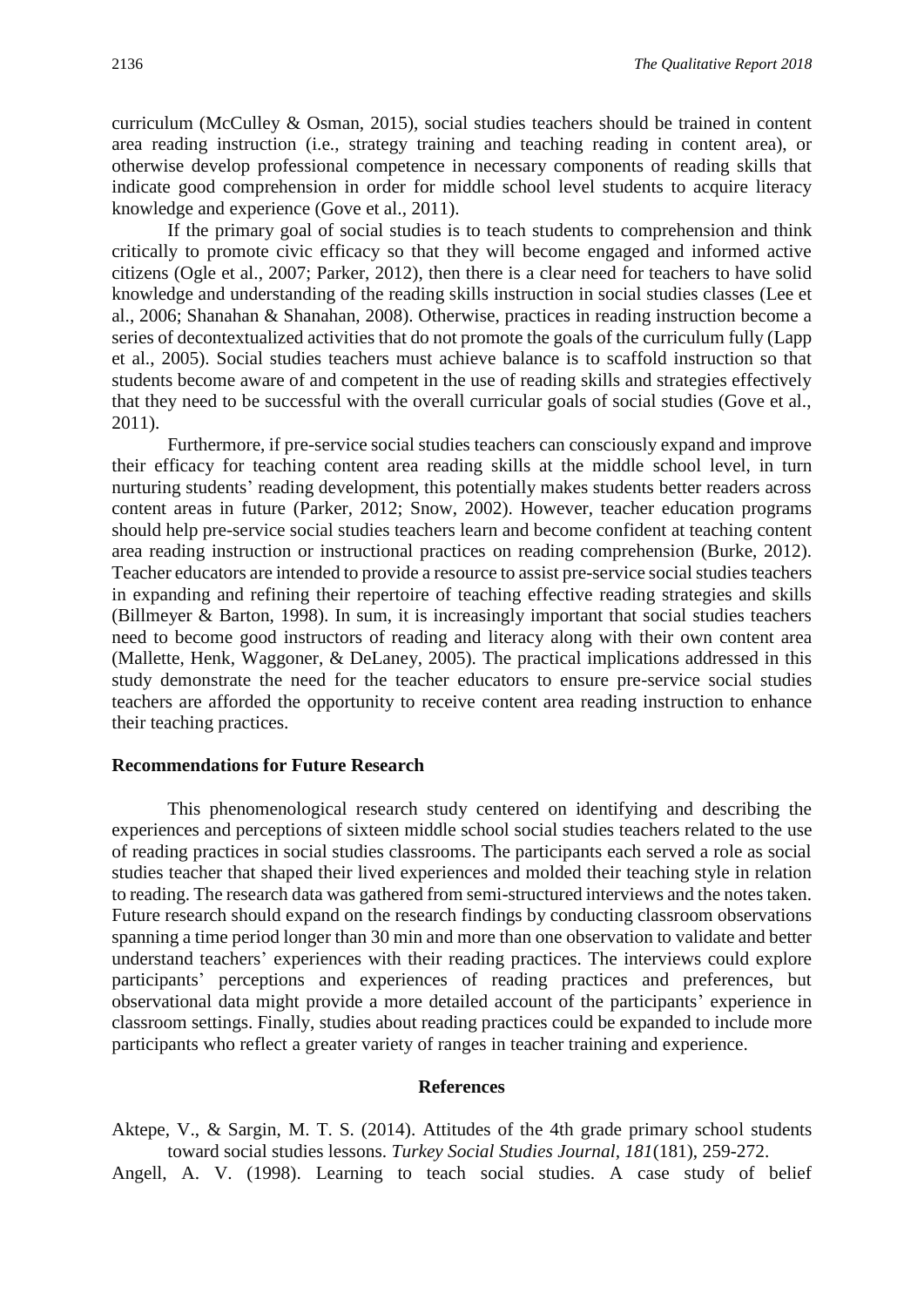structuring. *Theory and Research in Social Education*, *26*(4), 509-529.

- Antoniou, F., & Souvignier, E. (2007). Strategy instruction in reading comprehension: An intervention study for students with learning disabilities. *Learning Disabilities: A Contemporary Journal, 5*(1), 41-57.
- Baer, G. T., & Nourie, B. L. (1993). Strategies for teaching reading in the content-areas. *Clearing House, 67*(2), 121-122.
- Barry, A. (2002). Reading strategies teachers say they use. *Journal of Adolescent & Adult Literacy, 46*(2), 132-142.
- Baumann, J. F., Edwards, E. C., Boland, E. M., Olejnik, S., & Kame'enui, E. J. (2003). Vocabulary tricks: Effects of instruction in morphology and context on fifth-grade students' ability to derive and infer word meanings. *American Educational Research Journal, 40*(2), 447-494.
- Beck, I. L. & McKeown, M. (1991). Conditions of vocabulary acquisition. In R. Barr, M. Kamil, P. Mosenthal, P. D. Pearson (Eds.), *Handbook of reading research* (pp. 789- 814). White Plains, NY: Longman.
- Beck, I. L., McKeown, M. G., & Kucan, L. (2002). *Bringing words to life: Robust vocabulary instruction*. New York, NY: Guilford Press.
- Beck, J. S., Buehl, M. M., & Barber, A. T. (2015). Students' perceptions of reading and learning in social studies: A multimethod approach. *Middle Grades Research Journal, 10*(2), 1- 16.
- Biancarosa, C., & Snow, C. E. (2004). *Reading next: A vision for action and research in middle and high school literacy: A report to the Carnegie Corporation of New York*. Washington, DC: Alliance for Excellent Education.
- Billmeyer, R., & Barton, M. L. (1998). *Teaching reading in the content areas: If not me, then who? Teacher's manual* (2nd ed.). Aurora, CO: McREL Aurora, Colorado.
- Boyd, T. B. & Mitchell, D. (2018). Black male persistence in spite of facing stereotypes in college: A phenomenological exploration. *The Qualitative Report, 23*(4), 893-913. Retrieved from https://nsuworks.nova.edu/tqr/vol23/iss4/13
- Burke, L. (2012). *Reading practices in social studies classrooms: Teacher support for middleschool students with ASC* (Unpublished doctoral dissertation). Northern Illinois University, Dekalb, IL.
- Butler, S., Urrutia, K., Buenger, A., & Hunt, M. (2010). A review of the current research on comprehension instruction: A research synthesis. *National Reading Technical Assistance Center. RMC Research Corporation*. Retrieved from www2.ed.gov/programs/readingfirst/support/compfinal.pdf. Accessed: April 2, 2017.
- Carnahan, C. R., Williamson, P. S., & Christman, J. (2011). Linking cognition and reading in students with autism spectrum disorder. *Teaching Exceptional Children, 43*(6), 54-62.
- Chang, W. C., & Ku, Y. M. (2014). The effects of note taking skills instruction on elementary students' reading. *Journal of Educational Research, 108*(4), 278-291.
- Colombo, M., & Fontaine, P. (2009). Building vocabulary and fostering comprehension strategies for English language learner: The power of academic conversations in social studies. *New England Reading Association Journal, 45*(1), 46-54.
- Common Core State Standards Initiative. (2011). Read the standards. *Common core state standards initiative: Preparing America's students for college and career*. Retrieved from www.corestandards.org/the-standards. Accessed December 15, 2017.
- Cox, B. E., Shanahan, T., & Sulzby, E. (1990). Good and poor readers' use of cohesion in writing. *Reading Research Quarterly, 25(1)*, 47-65.
- Creswell, J. W. (2013). *Qualitative inquiry and research design: Choosing among five approaches* (3rd ed.). Thousand Oaks, CA: Sage.
- Dieker, L. A. & Little, M. L. (2005). Secondary reading: Not just for reading teachers anymore.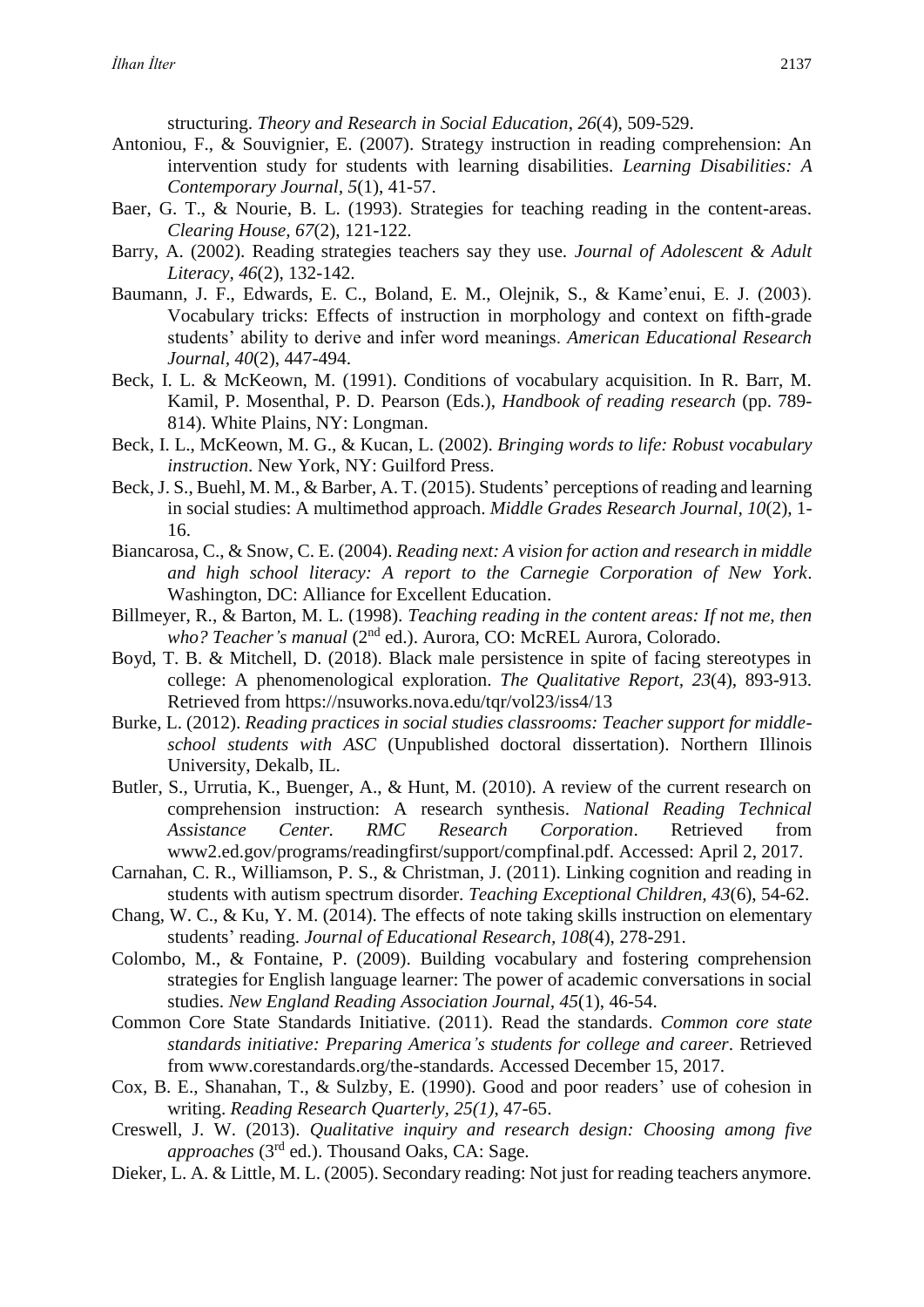*Intervention in School and Clinic, 40*(5), 276-283.

- Doty, J. K., Barton, M. L., & Cameron, G. N. (2010). *Teaching reading in social studies: A supplement to teaching reading in the content areas teacher's manual*. Alexandria, VA: ASCD.
- Duke, N. K. (2000). 3.6 minutes per day: The scarcity of expository texts in first grade. *Reading Research Quarterly, 35(2)*, 202–224.
- Espin, C. A. (2005). Curriculum-based measurement in the content areas: Vocabulary matching as an indicator of progress in social studies learning*. Journal of Learning Disabilities, 38*(4), 353-363.
- Fagella-Luby, M. N., Schumaker, J. S., & Deshler, D. D. (2007). Embedded learning strategy instruction: Story-structure pedagogy in heterogeneous secondary literature classes. *Learning Disability Quarterly, 30*(2), 131-147.
- Fisher, D., & Frey, N. (2010). Building and activating background knowledge. *Principal Leadership, 11*(4), 62-64.
- Gilford, L. R. (2016). *The beliefs, perceptions, and strategies of vocabulary instruction in middle grades social studies: A phenomenological study* (Unpublished doctoral dissertation). Liberty University, Lynchburg, VA.
- Gove, M., Vacca, J. A. L., Vacca, R. T., Burkey, L. C., Lenhart, L. A., & McKeon, C. A. (2011). *Reading and learning to read*. New York, NY: Pearson.
- Graves, M. F. (2011). *The vocabulary book: Learning and instruction*. New York, NY: Teachers College Press
- Graves, M. F., & Avery, P. G. (1997). Scaffolding students' reading of history. *Social Studies, 88(3)*,134-139.
- Greenwood, S. C. (2010). *The power of words: Learning vocabulary in Grades 4-9.* Portsmouth, NH: Rowman & Littlefield.
- Guillaume, A. M. (1998). Learning with text in the primary grades. *The Reading Teacher, 51*(6), 478-486.
- Güneş, F. (2009). *Hızlı okuma ve anlamı yapılandırma*. Nobel Yayın Dağıtım.
- Hagaman, J. L., Casey, K. J., & Reid, R. (2016) Paraphrasing strategy instruction for struggling readers, preventing school failure. *Alternative Education for Children and Youth, 60*(1), 43-52.
- Harris, T. L., & Hodges, R. E. (1995). *The literacy dictionary: The vocabulary of reading and writing*. Newark, DE: International Reading Association.
- Hassett, D. (2008). Teacher flexibility and judgment: A multi-dynamic literacy theory. *Journal of Early Childhood Literacy, 8*(3) 295-327.
- Hedrick, W. B., Harmon, J. M., & Linerode, P. M. (2004). Teachers' beliefs and practices of vocabulary instruction with social studies textbooks in grades 4-8. *Reading Horizons, 45*(2), 103-125.
- Hennings, D. G. (1993). On knowing and reading history. *Journal of Reading, 36(5)*, 362-370.
- İlter, I. (2017). Concept-teaching practices in social studies classrooms: Teacher support for enhancing the development of students' vocabulary. *Educational Sciences*: *Theory & Practice*, *17*(4), 1135-1164.
- İlter, I. (2018). A review of teachers' teaching methods and practices with regard to social studies instruction. *Journal of Theoretical Educational Science, 11*(1),1-29.
- Irwin, J. W. (1991). *Teaching reading comprehension processes* (2<sup>nd</sup> ed.). Englewood Cliffs, NJ: Prentice Hall
- Jitendra, A. K., Cole, C. L., Hoppes, M. K., & Wilson, B. (1998). Effects of a direct instruction main idea summarization program and self‐monitoring on reading comprehension of middle school students with learning disabilities. *Reading & Writing Quarterly, 14*(4), 379-396.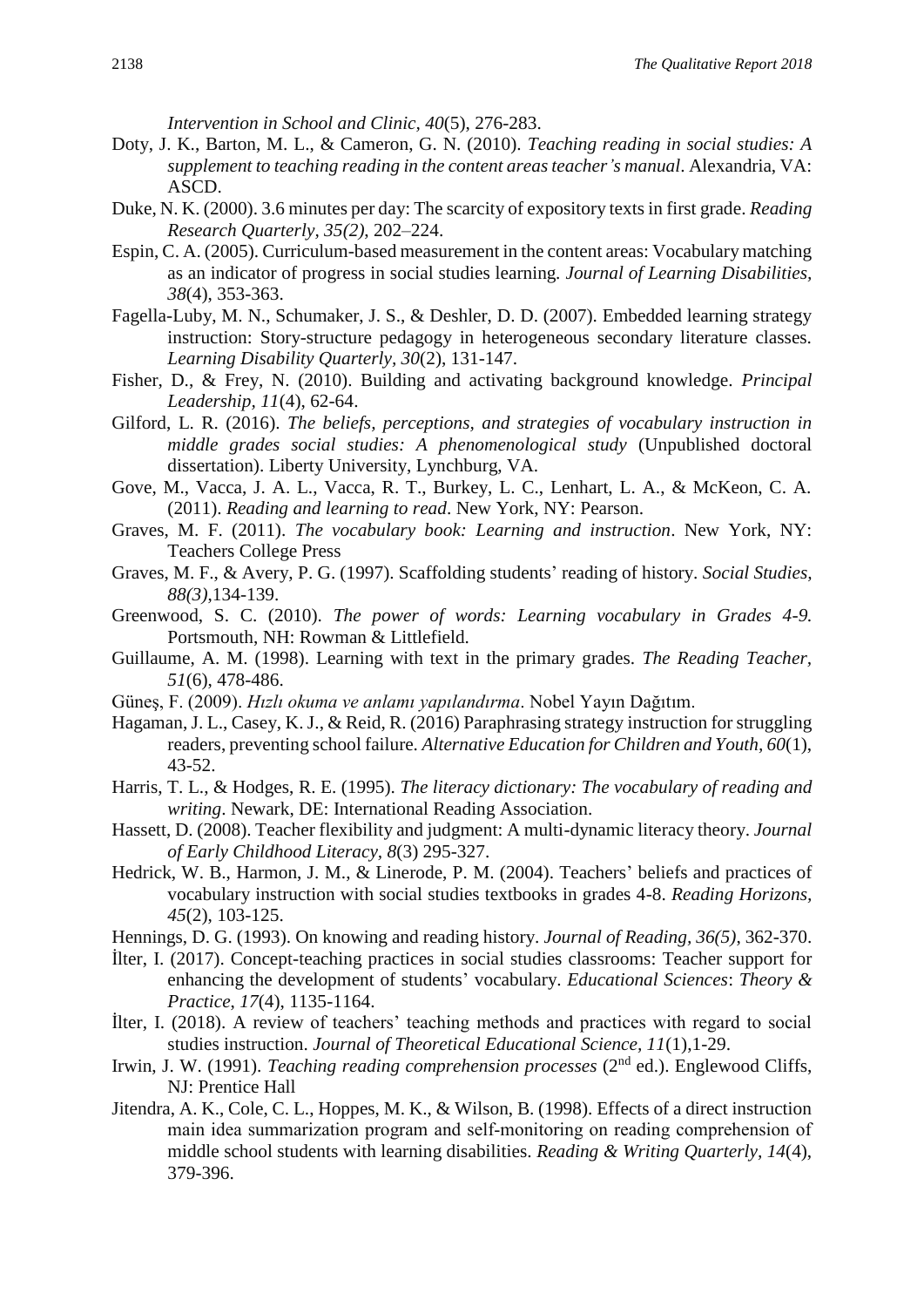- Kim, A., Vaughn, S., Klingner, J. K., Woodruff, A. L., Reutebuch, C., & Kouzekanani, K. (2006). Improving the reading comprehension of middle school students with disabilities through computer-assisted strategic reading. *Remedial and Special Education, 27*(4), 235-249.
- Kinney-Sedgwick, M., & Yochum, N. (1996). Content area literacy instruction: Viewpoints of elementary teachers and literacy professors. *Reading Research & Instruction, 35*(4), 298-314.
- Klingner, J. K., & Vaughn, S. (1996). Reciprocal teaching of reading comprehension strategies for students with learning disabilities who use English as a second Language. *Elementary School Journal, 96*, 275-293.
- Klingner, J. K., Vaughn, S., & Boardman, A. (2015). *Teaching reading comprehension to* students with learning difficulties (2<sup>nd</sup> ed.). New York, NY & London, UK: Guilford Publications.
- Kragler, S., Walker, C. A., & Martin, L. E. (2005). Strategy instruction in primary content textbooks. *The Reading Teacher, 59*(3), 254-260.
- Lapp, D., Flood, J., & Farnan, N. (Eds.). (2005). *Content area reading and learning: Instructional strategies*. New York, NY: Taylor & Francis.
- Lee, S., Amos, B. A., Gragoudas, S., Lee, Y., Shogren, K. A., Theoharis, R., & Wehmeyer, M. (2006). Curriculum augmentation and adaptation strategies to promote access to the general curriculum for students with intellectual and developmental disabilities. *Education and Training in Developmental Disabilities, 41*(3), 199-212.
- Leedy, P., & Ormrod, J. (2001). *Practical research: Planning and design* (7<sup>th</sup> ed.). Upper Saddle River, NJ: Merrill Prentice Hall & Thousand Oaks: SAGE Publications.
- Lewis, J. (Ed.). (2009). *Essential questions in adolescent literacy*. New York, NY: Guilford Press.
- Maggioni, L., Fox, E., & Alexander, P. A. (2015). Beliefs about reading, text, and learning from text. In H. Fives, & M. G. Gill (Eds.), *International handbook of research on teachers' beliefs* (pp. 353-366.). New York, NY: Routledge.
- Mallette, M. H., Henk, W. A., Waggoner, J. E., & DeLaney, C. J. (2005). What matters most? A survey of accomplished middle-level educators' beliefs and values about literacy. *Action in Teacher Education, 27*(2), 33-42.
- Marshall, C., & Rossman, G. B. (2006). *Designing qualitative research*. Thousand Oaks, CA: Sage.
- Martin, M. J. (1972). *The teaching of reading in high-school social studies* (Unpublished doctoral dissertation). Kansas State University, Manhattan, KS.
- Marzano, R. J., Pickering, D. J., & Pollock, J. E. (2001). *Classroom instruction that works: Research-based strategies for increasing student achievement*. Alexandria, VA: Association for Supervision & Curriculum Development.
- Massey, D., & Heafner, T. (2004). Promoting reading comprehension in social studies. *Journal of Adolescent & Adult Literacy, 48*(1), 26-40.
- Mastropieri, M. A., Scruggs, T. E., Norland, J. J., Berkeley, S., McDuffie, K., Tornquist, E. H., & Connors, N. (2006). Differentiated curriculum enhancement in inclusive middle school science: Effects on classroom and high-stakes tests. *The Journal of Special Education, 40*(3), 130-137.
- McCulley, L. V., & Osman, D. J. (2015). Effects of reading instruction on learning outcomes in social studies: A synthesis of quantitative research. *The Journal of Social Studies Research, 39*(4), 183-195.
- Menke, D. & Davey, B. (1994). Teachers' views of textbooks and text reading instruction: Experience matters*. Journal of Reading, 37*(6), 464-470.
- Merriam, S. B., & Tisdell, E. J. (2016). *Qualitative research: A guide to design and*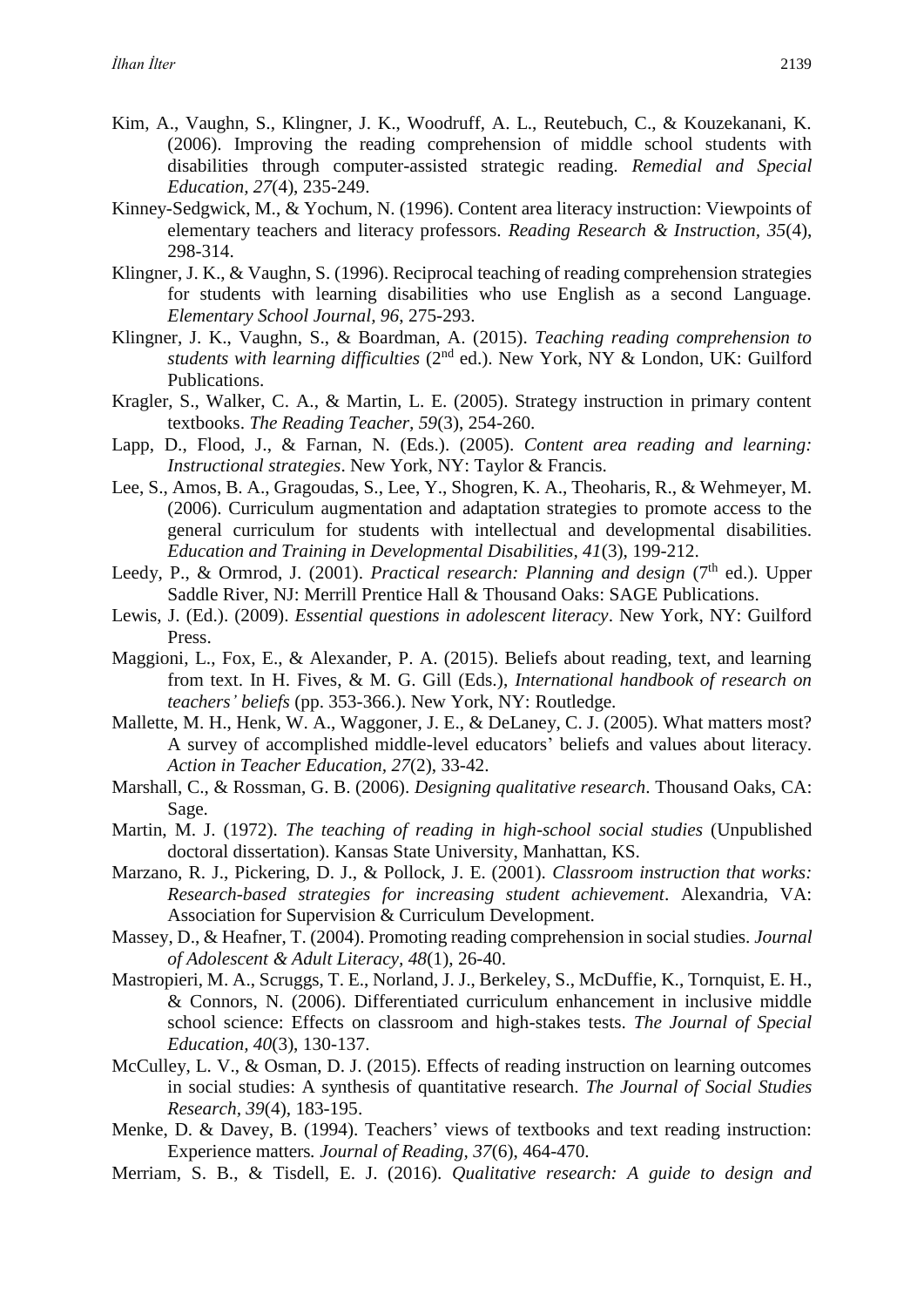*implementation* (4<sup>th</sup> ed.). San Francisco, CA: Jossey-Bass.

- Miles, M. B., & Huberman, A. M. (1994). *Qualitative data analysis: An expanded sourcebook*. Beverly Hills, CA: Sage Publications.
- Myers, M. P. & Savage, T. (2005) Enhancing student comprehension of social studies material. *The Social Studies, 96*(1), 18-23.
- Nation, K., Clarke, P., Wright, B., & Williams, C. (2006). Patterns of reading ability in children with Autism Spectrum Disorder. *Journal of Autism and Developmental Disorders, 36*(2006), 911-919.
- National Reading Panel (NRP) (2000). *Teaching children to read: An evidence-based assessment of the scientific research literature on reading and its implications for reading instruction*. National Institute of Child Health & Human Development, Washington  $DC$ : Retrieved from
	- https://www.nichd.nih.gov/publications/pubs/nrp/smallbook. Accessed: May 1, 2017.
- National Research Council (1999). *Starting out right: A guide to promoting children's reading success*. Washington, DC: National Academy Press.
- Ness, M. K. (2009). Reading comprehension strategies in secondary content area classrooms: Teacher use of and attitudes towards reading comprehension instruction. *Reading Horizons, 49*(2), 57-85.
- Nichols, W. D., Young, C. A., & Rickelman, R. J. (2007). Improving middle school professional development by examining middle school teachers' application of literacy strategies and instructional design. *Reading Psychology, 28*, 97-130.
- Ogle, D., Klemp, R. M., & McBride, B. (2007). *Building literacy in social studies: Strategies for improving comprehension and critical thinking*. Alexandria, VA: ASCD.
- Parker, W. (2012). *Social studies in elementary education* (14th edit). Boston, MA: Pearson Education.
- Patton, M. O. (2002). *Qualitative evaluation and research methods* (pp. 169-186). Beverly Hills, CA: Sage.
- Pedrotty-Bryant, D., Linan-Thompson, S., Ugel, N., Hamff, A. & Hougen, M. (2001). The effects of professional development for middle school general and special education teachers on implementation of reading strategies in inclusive content area classes. *Learning Disabilities Quarterly, 24*(4), 251-264.
- Pressley, M. (2006). *Reading instruction that works: The case for balanced teaching*. New York, NY: Guildford Press.
- Pressley, M., & Afflerbach, P. (1995). *Verbal protocols of reading: The nature of constructively responsive reading*. Hillsdale, NJ: Erlbaum.
- Rasinski, T. V., & Padak, N. (2004). *Effective reading strategies: Teaching children who find reading difficult*. Englewood Cliffs, NJ: Prentice Hall.
- Ruddell, R. B., & Unrau, N. J. (1994). Reading as a meaning-construction process: The reader, the text, and the teacher. In R. B. Ruddell, R. R. Ruddell, & M. Singler (Eds.), *Theoretical models and processes of reading* (4th ed., pp. 996–1056). Newark, DE: International Reading Association
- Rupley, W. H., Nichols, W. D., Mraz, M., & Blair, T. R. (2012). Building conceptual understanding through vocabulary instruction. *Reading Horizons, 51*(4), 299-320.
- Shanahan, T., & Shanahan, C. (2008). Teaching disciplinary literacy to adolescents: Rethinking content-area literacy. *Harvard Educational Review, 78*(1), 40-59.
- Shaw, D. M., Barry, A., & Mahlios, M. (2008). Preservice teachers' metaphors of teaching in relation to literacy beliefs. *Teachers and Teaching, 14*(1), 35-50.
- Snow, C.E. (2002). *Reading for understanding: Toward a research and development program in reading comprehension*. Santa Monica, CA: RAND Reading Study Group.
- Spencer, L., Ritchie, J., Ormston, R., O'Connor, W., & Barnard, M. (2013). Analysis: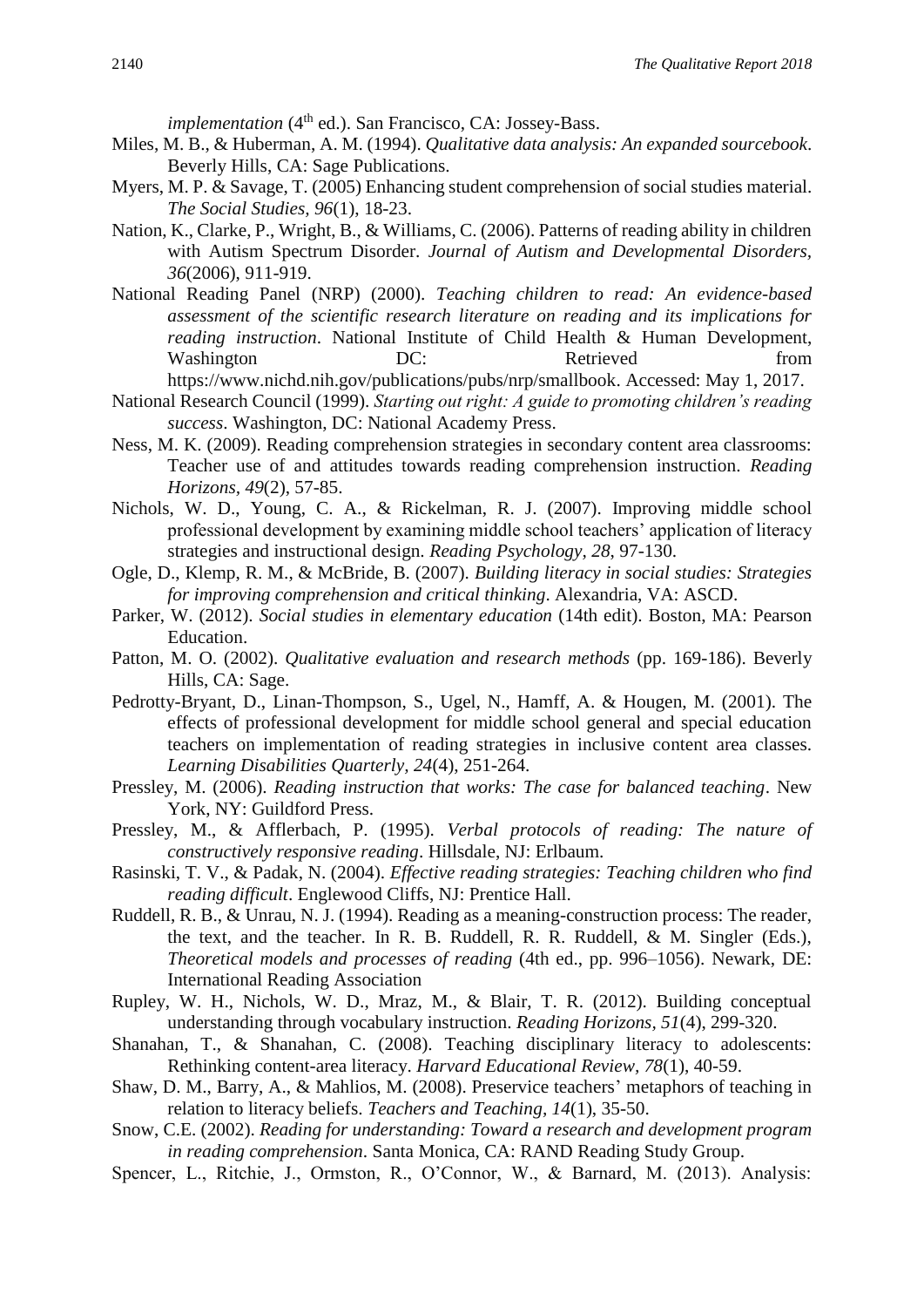Practices, principles and processes. In J. Ritchie, J. Lewis, C. McNaughton Nicholls, & R. Ormston (Eds.), *Qualitative research practice: A guide for social science students and researchers* (2nd ed., pp. 269-294). San Francisco, CA: Sage

- Stevens, R. J., Slavin, R. E., & Farnish, A. M. (1991). The effects of cooperative learning and direct instruction in reading comprehension strategies on main idea identification. *Journal of Educational Psychology, 83*(1), 8-16.
- Swanson, E. A., Wanzek. J., McCulley, L. V., Stillman-Spisak, S. J., Vaughn, S., Simmons, D., Fogarty, M., & Hairrell, A. (2015). Literacy and text reading in middle and highschool social studies and English language arts classrooms. *Reading and Writing Quarterly, 32*(3), 199-222.
- Taboada, A. & Buehl, M. M. (2012) Teachers' conceptions of reading comprehension and motivation to read, *Teachers and Teaching, 18*(1), 101-122.
- The Higher Education Council (2015). *Higher education law*. Retrieved from http://www.yok.gov.tr/documents/10279/30217/THE+LAW+ON+H%C4%B0GHER +EDUCATION+MART+2000.pdf/bdcde538-8777-4780-bb74 bf5eb9fb79d4?version=1.0 Accessed April 3, 2018.
- Ulusoy, M., & Dedeoğlu, H. (2011). Content-area reading and writing: Practices and beliefs. *Australian Journal of Teacher Education, 36*(4), 1-17.
- US Department of Education (2002). Legislation, regulations, and guidance. *Reading first*. Washington, DC: US Department of Education, Office of Elementary and Secondary Education. Retrieved from https://www2.ed.gov/programs/readingfirst/legislation.html Accessed: May 2, 2017.
- Vacca, R. T., Vacca, J. L., & Mraz, M. E. (2011). *Content-area reading: Literacy and learning across the curriculum* (10<sup>th</sup> ed.). Boston, MA: Allyn and Bacon.
- Vaughn, S., Swanson, E. A., Roberts, G., Wanzek, J., Stillman-Spisak, S. J., Solis, M., & Simmons, D. (2013). Improving reading comprehension and social studies knowledge in middle-school. *Reading Research Quarterly, 48*(1), 77-93.
- Whalon, K. J., Al-Otaiba, S., & Delano, M. (2009). Evidence-based reading instruction for individuals with Autism Spectrum Disorder. *Focus on Autism and other Developmental Disabilities, 24*(3), 3-16
- Wharton-McDonald, R. (2006). The need for increased comprehension instruction. In M. Pressley (Ed.), *Reading instruction that works: The case for balanced teaching* (3<sup>rd</sup> ed.) (pp. 293-346). New York, NY & London, UK: The Guilford Press.
- Wilfong, L. G. (2013). *Vocabulary strategies that work: Do this - not that*! New York, NY: Routledge
- Wineburg, S. S. (1991). Historical problem solving: A study of the cognitive processes used in the evaluation of documentary and pictorial evidence. *Journal of educational Psychology*, *83*(1), 73-87.
- Yazıcı, K. (2006). Social studies and reading skills [Sosyal bilgiler ve okuma becerileri]. *Gazi University Journal of Gazi Educational Faculty, 26*(1), 273-283.
- Yıldız, M., & Akyol, H. (2011). The relationship between  $5<sup>th</sup>$  graders' reading comprehension, reading motivation and reading habits [İlköğretim 5. sınıf öğrencilerinin okuduğunu anlama, okuma motivasyonu ve okuma alışkanlıkları arasındaki ilişki]. *Gazi University Journal of Gazi Educational Faculty*, *31*(3), 793-815.